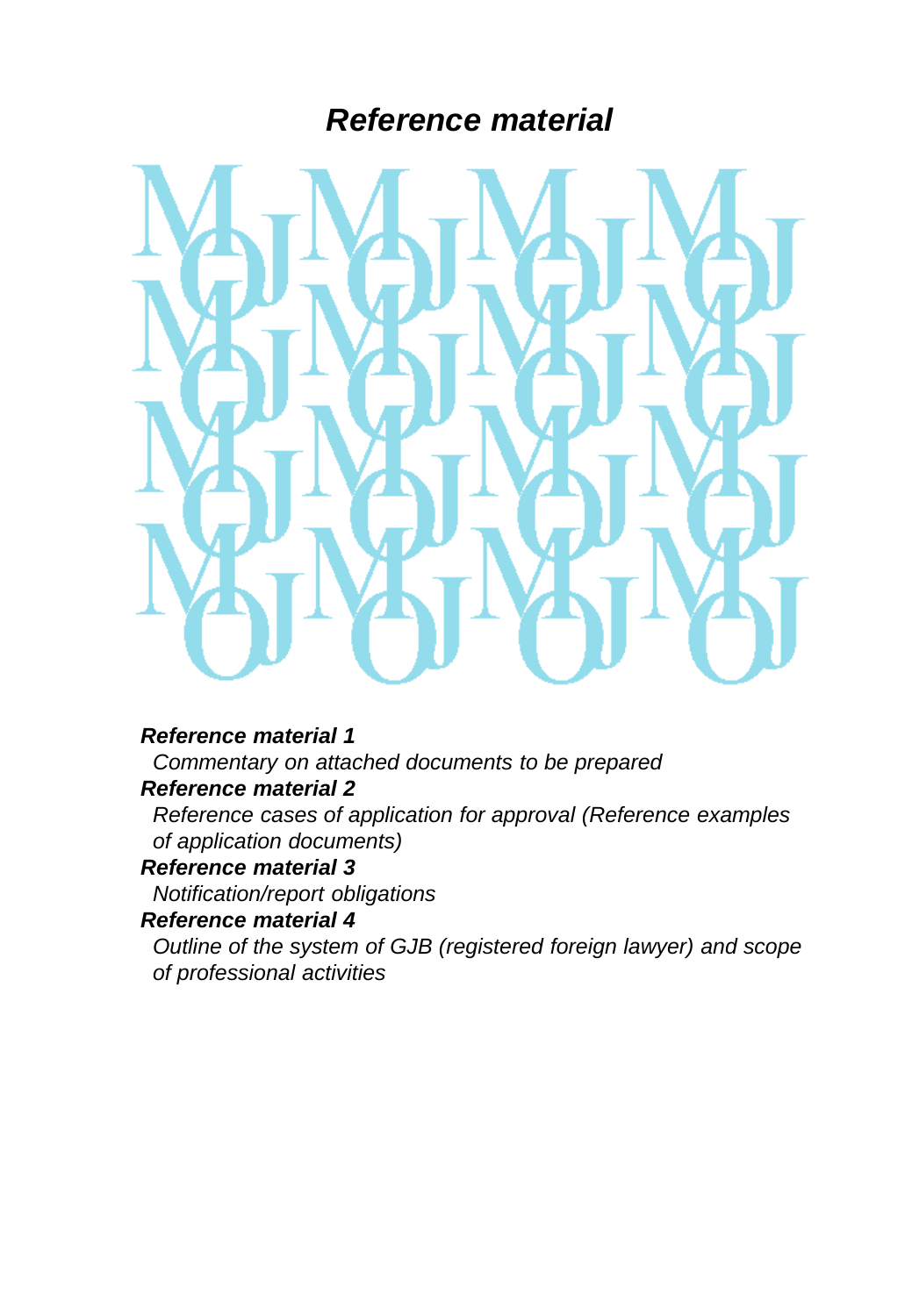# **Reference material 1 Commentary on attached documents to be prepared**

# Section 1 Application for approval

## 1. Approval application form

Fill in the appropriate columns correctly based on your accompanying documents so that you will not make any incorrect descriptions, such as the title of foreign lawyer and the name of the jurisdiction of your primary qualification.

You need to affix prescribed photos and revenue stamps to the application form. Recently, many applicants affix photos and revenue stamps and appended their signatures after the Ministry of Justice staff finished checking out the applicants' descriptions on the application form.

Even if you need to correct your descriptions on the application form when filing an application, you may correct it on site (in this case, you need to append your signature in the description you have corrected).

If you use English in the prescribed columns, you do not have to attach a translated version in Japanese.

In the case of a Preliminary Examination, you should fill out an approval application form like the application for approval (the Ministry will handle it as a "copy" of application form draft because it is not an application for approval in reality). To clearly distinguish it from an approval application form, do not affix your photo. As a Preliminary Examination is available for free, you don't have to affix revenue

stamps.

(Refer to description example of approval application form at the end of Reference material 1.)

## 2. Accompanying documents for approval application form

You should carefully read the following descriptions and attach the appropriate documents based on your personal situation.

#### **.** Statement in the format provided by the Minister

When preparing your Statement, fill out the format after understanding (a) to  $(f)$ , Item 1, Article 4 of the Regulation as well as the descriptions of this Manual. As for how to fill out the format, please pay attention to the comments on the Statement form.

If you are not sure about how to describe your personal situation, the Ministry is able to provide better advice if you explain your personal conditions in an organized manner.

We also would like you to pay attention to the following points.

1) As we provide Statement forms in Japanese and English, you should use one of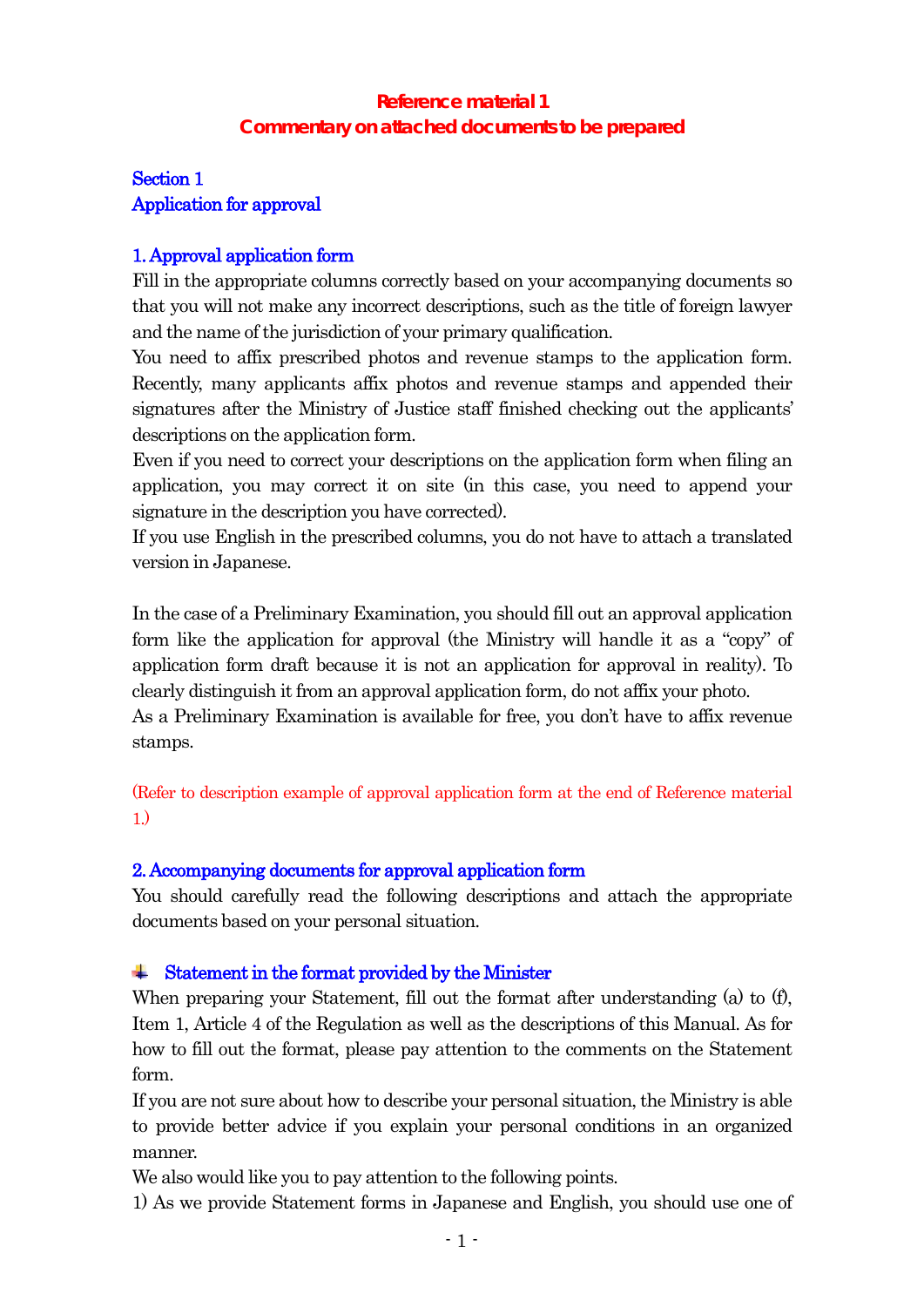these formats and submit it after appending your signature by yourself.

If you use English in the prescribed columns for either format, you do not have to attach a translated version in Japanese.

(Note) If you use another sheet, it will be an accompanying document. In this case, you need to submit a translated version in Japanese.

2) When filling in your Statement, you should make correct descriptions in line with your accompanying documents, such as certificates. Check out your descriptions again before submitting it. The more errors you have on your Statement, the longer it will take for you to complete the procedures.

(Refer to description example of Statement at the end of Reference material 1.)

#### Curriculum vitae - 1

If you clearly state your personal history, including your academic background, qualification acquisition date and job history, in the personal history section in your Statement, there may be a case that the Ministry will regard it as your "curriculum vitae."

Nonetheless, we might require you to prepare a curriculum vitae or written statement about your job history because we need it for review purposes. In this case, we will tell you how you should prepare your document from appropriate perspectives, according to your personal situation.

There is no prescribed curriculum vitae form. Please submit your curriculum vitae in an appropriate format. The form provided on the JFBA website (the form of curriculum vitae submitted to JFBAat the time of registration) can also be used.

#### Copy of passport, residence card, special permanent resident certificate, or other **Barbara** ID

When filing an application, you should bring your passport (if you are a foreigner, residence card or special permanent resident certificate is also acceptable) with you. We will make a photocopy of necessary portions.

If you are a Japanese citizen, you may submit the original copy of your family register instead of your passport.

In the case of Preliminary Examination, you should submit a copy of your passport at least (we will not check the original copy at the time of the Preliminary Examination).

## Document that certifies that the applicant has qualified as a foreign lawyer and actually still such a qualification

Submit an effective certificate that is issued by the bar association or any other public organization and clearly describe the registration date as a foreign lawyer, how long you have been registered, and how you should act, etc.

The type of certificate or official certifying organization that certifies your registration date, how long you have been registered, and how you should behave,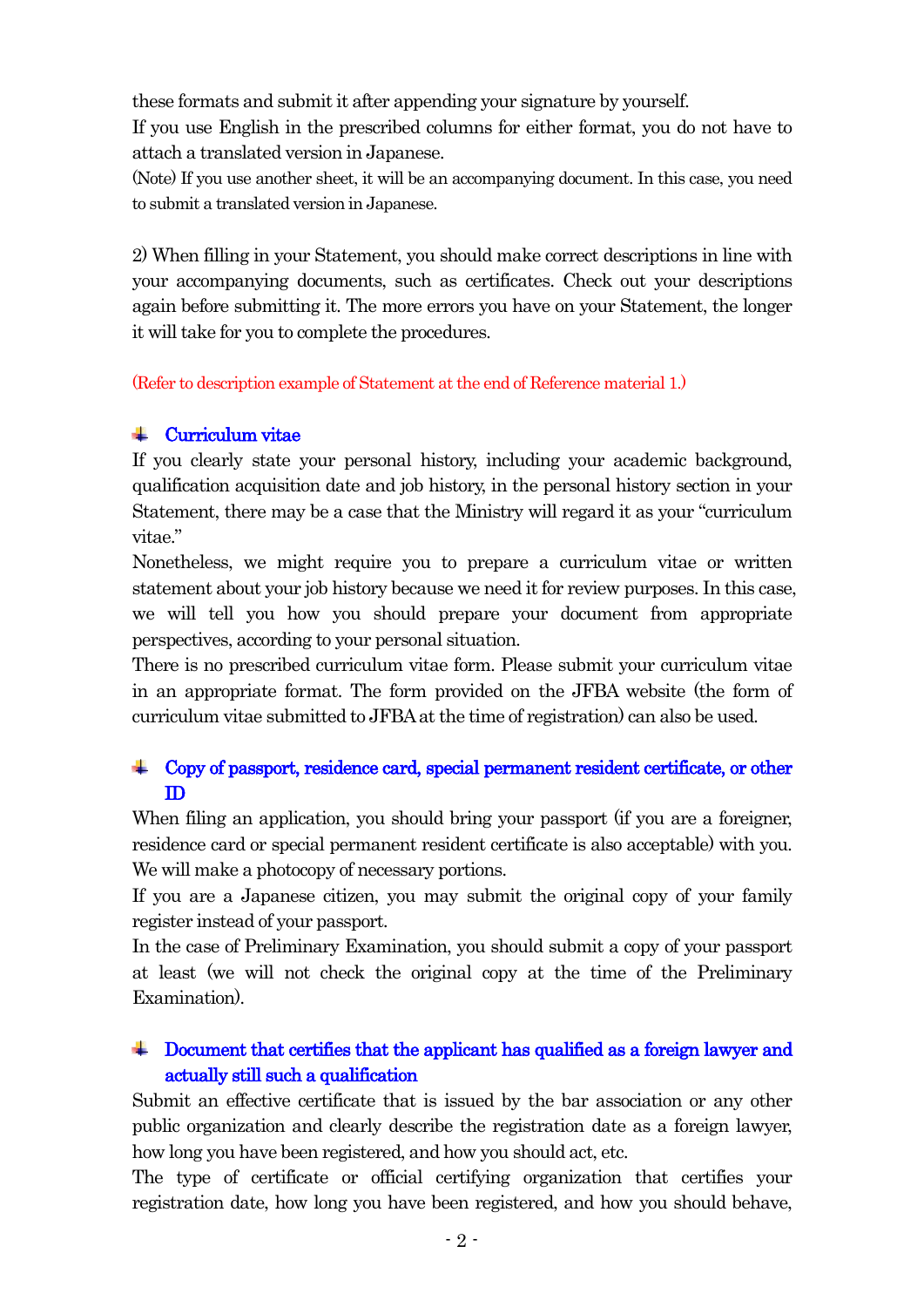would vary depending on the jurisdiction of your qualification.

For your reference, the table shown below describes the major precedents frequently seen in the past. Please use it for your convenience.

If the "certificate" column of Reference examples describes several types of documents, you need to submit all of these documents, so please be careful.

You need to submit copies of these documents at the time of the Preliminary Examination.

#### Certificate(s) State of New York **Certificate of qualification issued by the Supreme Court** State of California **Certificate of qualification issued by the State Bar** The District of Columbia **Certificate of qualification issued by the Court of Appeals** Certificate of Good Standing and Extract from the Roll of Solicitors issued by the S.R.A. Copy of a lawyer qualification certificate as 律師資格証書 (you need to show the original) Copy of a lawyer practicing certificate as 律師執業証 (you need to show the original) Certificate issued by the justice department Certificate issued by the lawyers association Qualification certificate issued by the Supreme Court Certificate of Fitness and Practising Certificate issued by the Law Society Qualification certificate issued by the Supreme Court Certificate of Fitness and Practising Certificate issued by the Law **Society** Qualification certificate issued by the Supreme Court Registration status certificate issued by the Law Institute Australian Practising certificate issued by the Legal Servises Board Qualification certificate issued by the Supreme Court Registration status certificate and Practising Certificate issued by the Legal Practice Board Qualification certificate issued by the Supreme Court Certificate of Good Standing and Practising Certificate issued by the Law Society Jurisdiction (state/province) **The United States of America The United Kingdom (England and Wales) People's Republic of China Western Australia Australian Capital Territory Australia New South Wales Queensland Victoria**

# ( Reference examples )

(Note) It is desirable to submit these certificates issued within 3 months earlier than the date of the ministry's receiving your application for Preliminary Examination or for approval. However, the expiration date for these documents is not specifically designated.

On the other hand, this rule will not apply if your certificate has a certain expiration date or if the description in your certificate does not reflect the reality anymore.

It is necessary to first examine whether or not the "qualification as a foreign lawyer"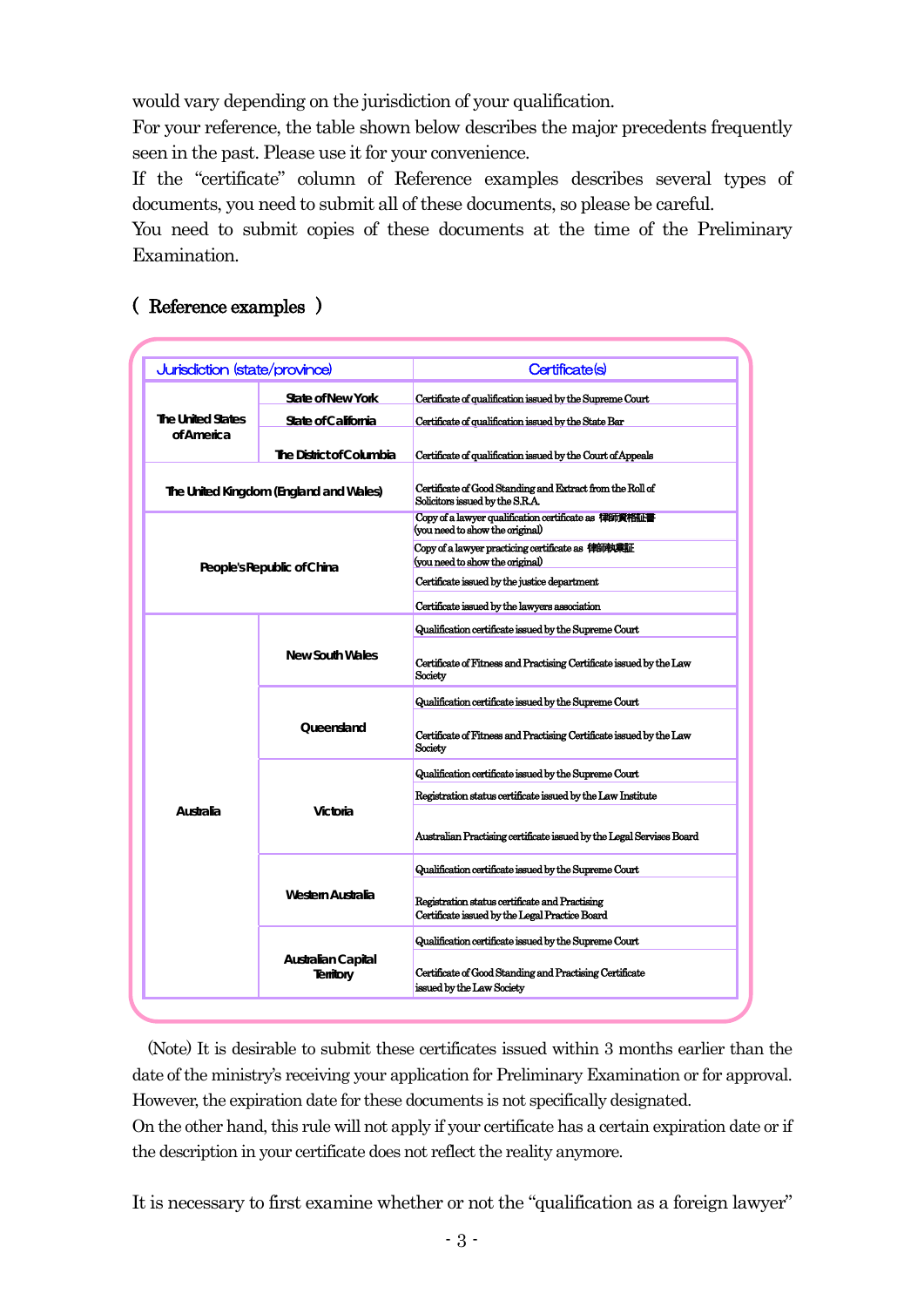is equivalent to a Japanese lawyer status. However, because the qualifications in the jurisdictions shown in the "Precedent list of foreign lawyer qualifications" section to below have been treated in the same manner as a Japanese lawyer's status, it is not necessary to examine these foreign lawyer programs. In this case, the Ministry will not examine if these qualifications would be equivalent to a Japanese lawyer's status either.

If you have questions on the types of your certificate in relation with the precedent of foreign lawyer qualifications, you should clearly explain your personal situation because your personal situation might be different from the precedents in some cases.

| List of qualifications equivalent to a foreign lawyer status<br>as listed in Item 2, Article 2 of the GJB Act |                                |  |  |  |  |
|---------------------------------------------------------------------------------------------------------------|--------------------------------|--|--|--|--|
|                                                                                                               |                                |  |  |  |  |
| jurisdiction<br>$\overline{ot}$<br>primary<br>qualification                                                   | Name of qualification          |  |  |  |  |
| <b>Federative Republic of Brazil</b>                                                                          | Advogada                       |  |  |  |  |
| People's Republic of China                                                                                    | 律師                             |  |  |  |  |
| Republic of France                                                                                            | Avocat.                        |  |  |  |  |
| <b>Federal Republic of Germany</b>                                                                            | Rechtsanwalt                   |  |  |  |  |
| <b>Hong Kong</b><br>Special Administrative Region                                                             | Solicitor of the High Court    |  |  |  |  |
| Republic of India                                                                                             | Advocate                       |  |  |  |  |
| <b>Ireland</b>                                                                                                | Solicitor                      |  |  |  |  |
| Republic of Italy                                                                                             | Avvocato                       |  |  |  |  |
| Republic of Korea                                                                                             | Byonhosa (변호사)                 |  |  |  |  |
| Kingdom of the Netherlands                                                                                    | Advocaat                       |  |  |  |  |
| <b>Federal Democratic Republic</b><br>of Nepal                                                                | Advocate                       |  |  |  |  |
| New Zealand                                                                                                   | <b>Barrister and Solicitor</b> |  |  |  |  |
| Republic of Paraguay                                                                                          | Abogado                        |  |  |  |  |
| Republic of the Philippines                                                                                   | Attorney                       |  |  |  |  |
| Kingdom of Saudi Arabia                                                                                       | Muhamy                         |  |  |  |  |
| Republic of Singapore                                                                                         | Adovocate and Solicitor        |  |  |  |  |
| Republic of Spain                                                                                             | Abogado                        |  |  |  |  |
| Swiss Confederation                                                                                           | Avocat<br>Rechtsanwalt         |  |  |  |  |
| Taiwan                                                                                                        | 律師                             |  |  |  |  |
| The United Kingdom                                                                                            | Solicitor of the Senior Court  |  |  |  |  |

#### $\blacklozenge$  Precedent list of foreign lawyer qualifications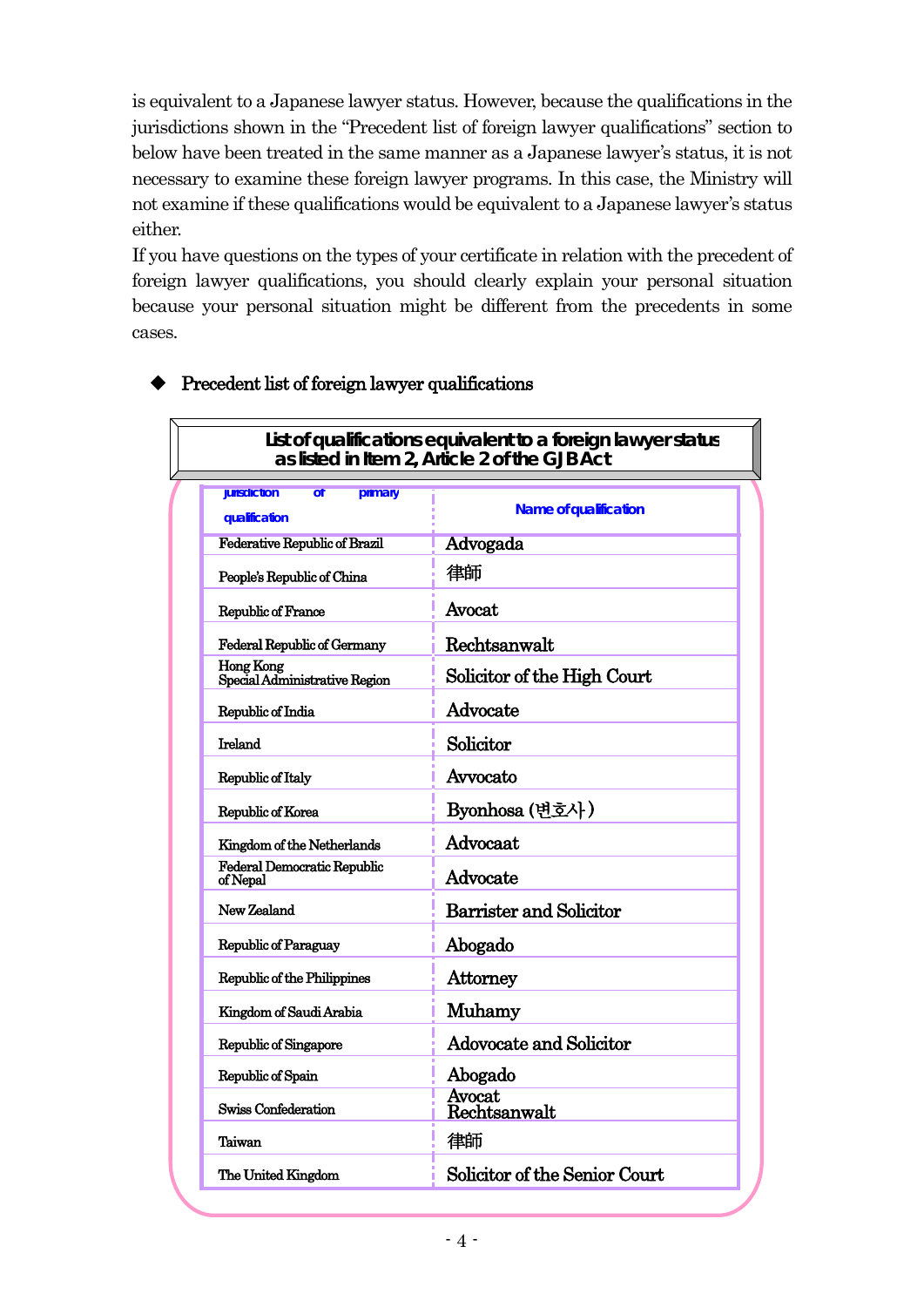|                                                           | List of qualifications treated as the foreign lawyer status specified in Item 2,<br>Article 2 of the GJB Act (Federal states) |
|-----------------------------------------------------------|-------------------------------------------------------------------------------------------------------------------------------|
| Jurisdiction of primary qualification<br>(state/province) | <b>Name of qualification</b>                                                                                                  |
| (Australia)                                               |                                                                                                                               |
| <b>Australian Capital Territory</b>                       | Legal Practitioner of the Supreme Court                                                                                       |
| New South Wales                                           | Solicitor and Barrister                                                                                                       |
| Queensland                                                | Solicitor of the supreme court                                                                                                |
| <b>Victoria</b>                                           | Barrister and Solicitor                                                                                                       |
| Western Australia                                         | Barrister and Solicitor                                                                                                       |
|                                                           |                                                                                                                               |
| (Canada)                                                  |                                                                                                                               |
| <b>British Columbia</b>                                   | Barrister and Solicitor                                                                                                       |
| Ontario                                                   | Barrister and Solicitor                                                                                                       |
| (The United States of America)                            |                                                                                                                               |
| California                                                | Attorney at Law                                                                                                               |
| District of Columbia                                      | <b>Attorney and Counsellor</b>                                                                                                |
| Connecticut                                               | Attorney                                                                                                                      |
| Florida                                                   | Attorney                                                                                                                      |
| Georgia                                                   | Attorney at Law                                                                                                               |
| Hawaii                                                    | Attorney at Law                                                                                                               |
| <b>Illinois</b>                                           | Attorney and Counselor of Law                                                                                                 |
| Louisiana                                                 | Attorney at Law                                                                                                               |
| Minnesota                                                 | Attorney and Counselor at Law                                                                                                 |
| Marvland                                                  | Attorney                                                                                                                      |
| Massachusetts<br>Nevada                                   | Attorney                                                                                                                      |
| New Jersey                                                | Attorney and Counselor at law<br>Attorney at Law                                                                              |
| New York                                                  | Attorney and counsellor at law                                                                                                |
| Ohio                                                      | Attorney and Counselor at law                                                                                                 |
| Oregon                                                    | Attorney at Law                                                                                                               |
| Pennsylvania                                              | Attorney and Counsellor at Law                                                                                                |
| Texas                                                     | Attorney and counsellor at law                                                                                                |
| Virginia                                                  | Attorney and Counselor at Law                                                                                                 |
| Washington                                                | Attorney and Counselor at Law                                                                                                 |
| North Carolina                                            | Attorney and Counselor at Law                                                                                                 |

If you qualify as a foreign lawyer in a foreign jurisdiction other than the aforementioned jurisdiction, the Ministry will carefully examine whether or not your qualification as a foreign lawyer is equivalent to a Japanese lawyer's status. For this reason, you need to submit detailed explanatory documents on your personal situation as well as your lawyer qualification in such a jurisdiction. In this case, you should make sufficient preparations before seeking us for advice.

## Document certifying your work experiences as a foreign lawyer

You need to prove that you lawfully engage in legal affairs in the jurisdiction of your qualification or other foreign jurisdictions as a foreign lawyer of the jurisdiction of your qualification.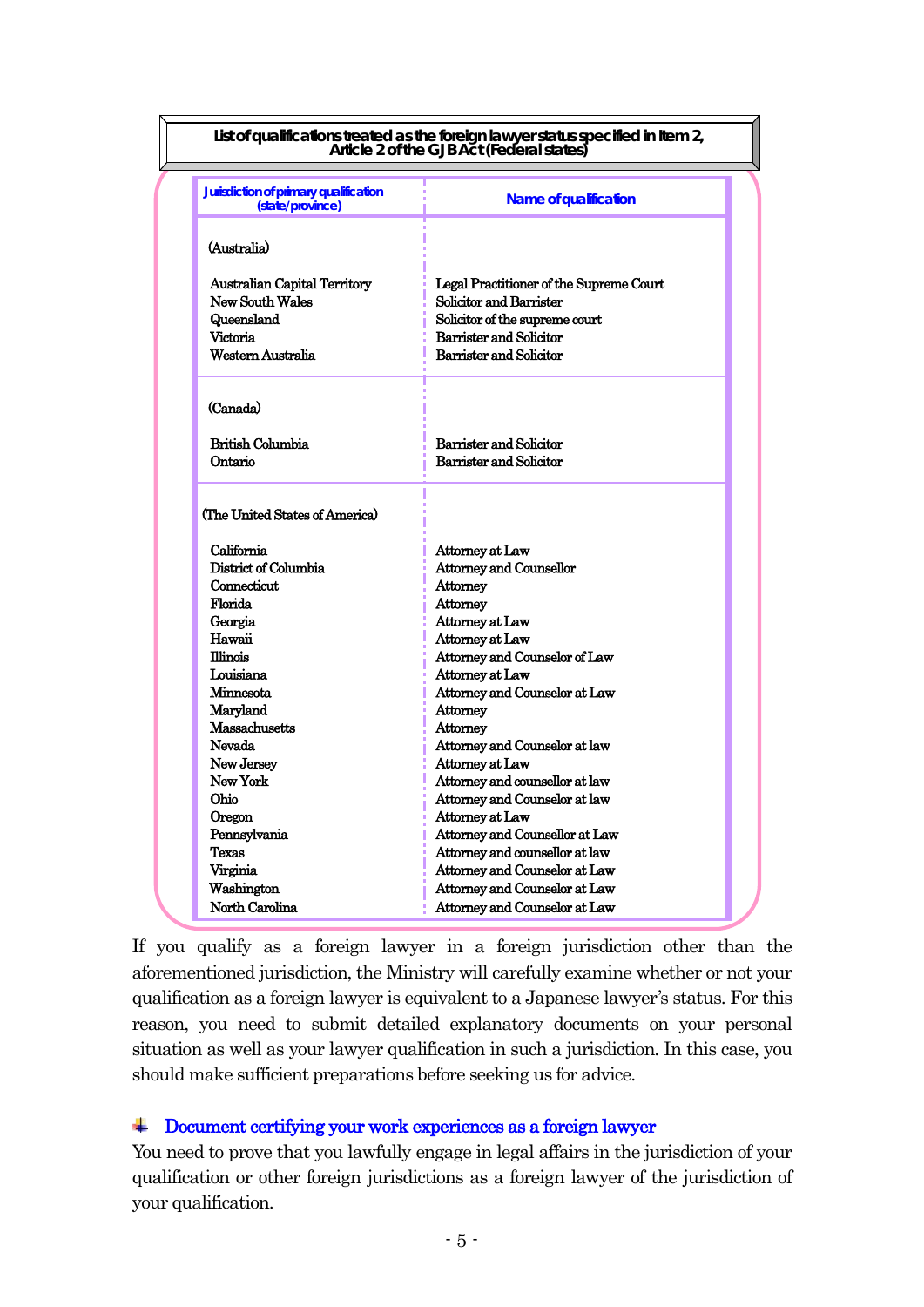Submit a supporting document written by a person capable of specifically proving how long you have served as a foreign lawyer and what you have engaged in, describing that you have fulfilled your tasks for 3 years or longer since you qualified as a foreign lawyer.

When explaining your work experiences, it is desirable to explain the entire job history. However, for application purposes, you may submit a supporting document that only covers a 3-year period because it is easiest to certify.

For example, this document should have the following descriptions.

 $\triangleright$  Organization name of the preparer as well as the fact that the preparer is capable of giving proof

(Example)

"XXX, a managing partner of YYY law office located in ZZZ…"

 $\triangleright$  Specific explanations on your work experiences (work period, location, job title, qualification, and job contents) should be described as follows.

(Example)

"…engaged in legal services, such as legal advice for clients and lawsuit duties, in the field of XXX in accordance with the law of YYY as an associate lawyer at ZZZ office located in AA from MM DD, YYYY to MM DD, YYYY."

 $\triangleright$  Refer to "Reference Form 1-1" provided at the end of Reference Material 1.

## (Reference examples)

## 1) If a bar association gives proof…

As a typical example, SRA in England and Wales (in the United Kingdom) prepares a document at an applicant's request, excerpting and certifying the qualification acquisition date and job history from the applicant's registry.

If you practice law independently and would like to prove that you have lawfully fulfilled your duties, submit an objective document prepared and certified by your bar association.

## 2) If your law firm, private enterprise or public organization, such as state government, gives proof…

This is the case if the representative, personnel manager or any other staff authorized to certify of an organization the applicant belonged to, gives proof by providing certificates of employment, personnel record, etc.

If it is difficult that your organization's representative submits such documents because of liquidation or M&A, you should ask some other persons capable of objectively and specifically certifying your work experiences to write a letter.

If you have legally engaged in legal affairs in a foreign jurisdiction (a third jurisdiction) other than the jurisdiction of your qualification, you may include it in your work experience period calculation. In this case, in addition to materials certifying that you were employed, you should certify that you have lawfully engaged in services concerning the law of your qualification in a third jurisdiction. For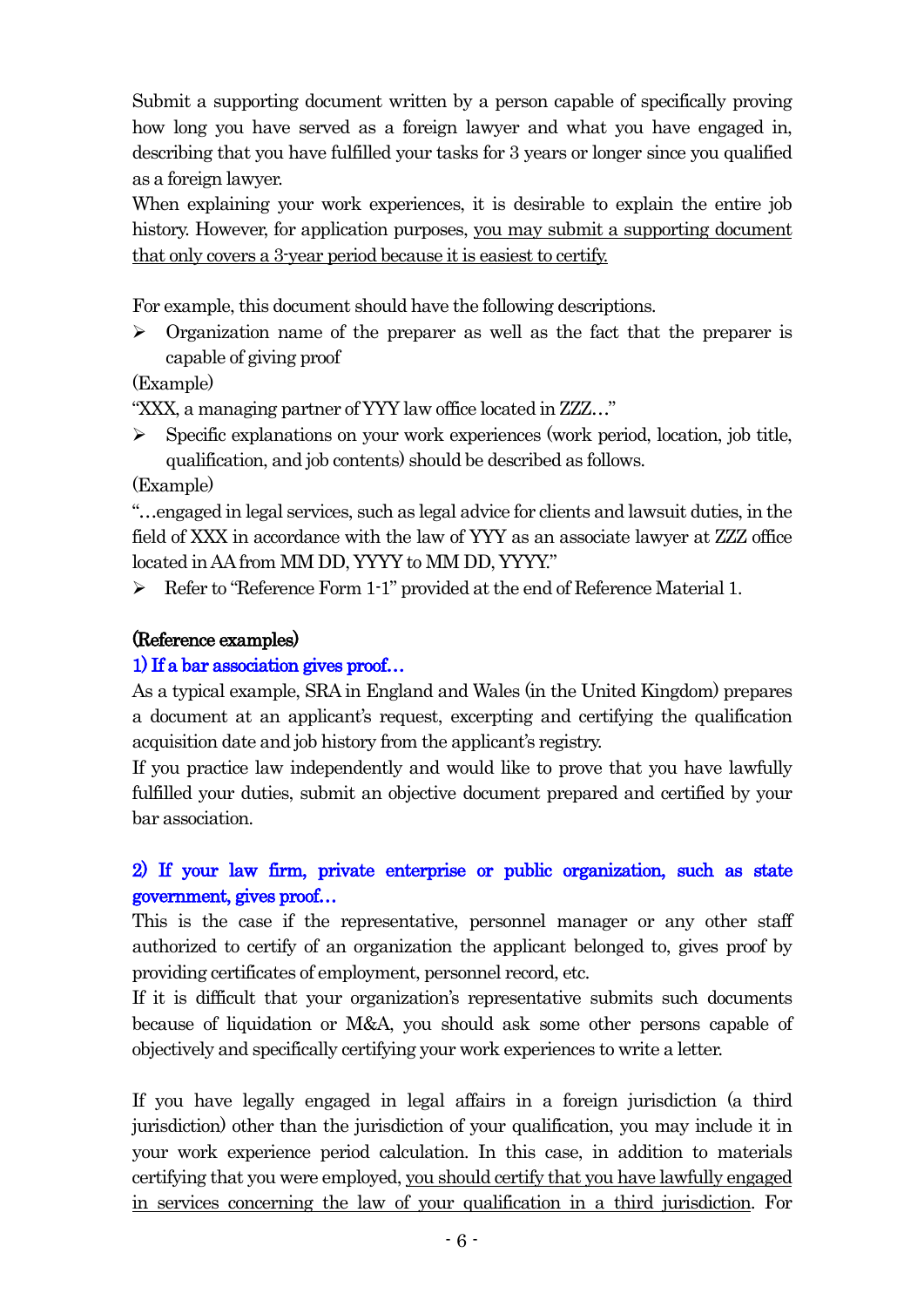example, you may submit a foreign lawyer registration certificate issued by the bar association of a third jurisdiction.

In addition, if you intend to explain that the third jurisdiction does not have a foreign lawyer registration program but you have lawfully engaged in your duties there, you should submit a document (written statement) prepared by an official certifying bar association or the employer of your office in the third jurisdiction by attaching explanatory materials on legislations or systems that would serve as the basis for you to lawfully engage in duties there.

To smoothly examine or analyze the explanatory materials you have submitted, the Ministry would be grateful if you could also attach an "Description of Evidence " (reference format) describing the outline of the materials.

|     |                 | (Reference format) Description of Evidence |                                                                                                          |                                                                                                                                                     |                                                                                                                  |                                                                  |                                                                                                                                                                      |
|-----|-----------------|--------------------------------------------|----------------------------------------------------------------------------------------------------------|-----------------------------------------------------------------------------------------------------------------------------------------------------|------------------------------------------------------------------------------------------------------------------|------------------------------------------------------------------|----------------------------------------------------------------------------------------------------------------------------------------------------------------------|
| No. | Prepared on     | Prepared by                                | Document title                                                                                           | The portion that<br>gives proof                                                                                                                     | <b>Explanatory materials</b><br>attached                                                                         | <b>Governing law</b>                                             | Outline of evidence                                                                                                                                                  |
|     | MMM DD.<br>YYYY | <b>XXXXX</b><br>Representative<br>Law Firm | Written statement The applicant was<br>(about activities<br>of YYYY Foreign in the jurisdiction<br>IXXX) | allowed to engage<br>in legal affairs<br>without lawyer<br>registration and<br>practicing permit in in the jurisdiction<br>the jurisdiction XXX XXX | Provisions of the<br>Attorney Act in the<br>liurisdiction XXXX.<br>lwhich are downloaded<br>from the law society | Article XX of<br>the Attorney<br>Act in the<br>liurisdiction YYY | The fact that the applicant<br>was able to lawfully engage<br>in legal affairs without a<br>lawyer registration and<br>practicing permit in the<br>liurisdiction XXX |
| 2   |                 |                                            |                                                                                                          |                                                                                                                                                     |                                                                                                                  |                                                                  |                                                                                                                                                                      |
| з   |                 |                                            |                                                                                                          |                                                                                                                                                     |                                                                                                                  |                                                                  |                                                                                                                                                                      |

## 3) If a lawyer, a legal professional corporation, a GJB, or a registered foreign lawyer corporation gives proof…

If you are employed in Japan by a lawyer, a legal professional corporation, a GJB, or a registered foreign lawyer corporation and provide them with your labor services based on your knowledge on the law of your qualification, you may include such work experiences of up to 1 year at maximum in your work experience period calculation. In this case, you should attach a document of your employer (a lawyer, a legal professional corporation, a GJB, or a registered foreign lawyer corporation ) certifying that you provided them with services as an employee.

This document should describe the name of the organization, which prepared the document, the fact that such organization is authorized to give proof, the relationship with the applicant, how long the applicant provided services as an employee, and the type of work the applicant engaged in.

(Example)

"The applicant provided advice to the employer attorney XXXX based on the applicant's knowledge on the law of the jurisdiction YYYY…"

 $\triangleright$  Refer to "Reference Form 1-2" provided at the end of Reference Material 1.

If an applicant has been employed by a Bengoshi, a legal professional corporation, a GJB, or a registered foreign lawyer corporation in Japan and has provided services to such a Bengoshi, a legal professional corporation, a GJB, or a registered foreign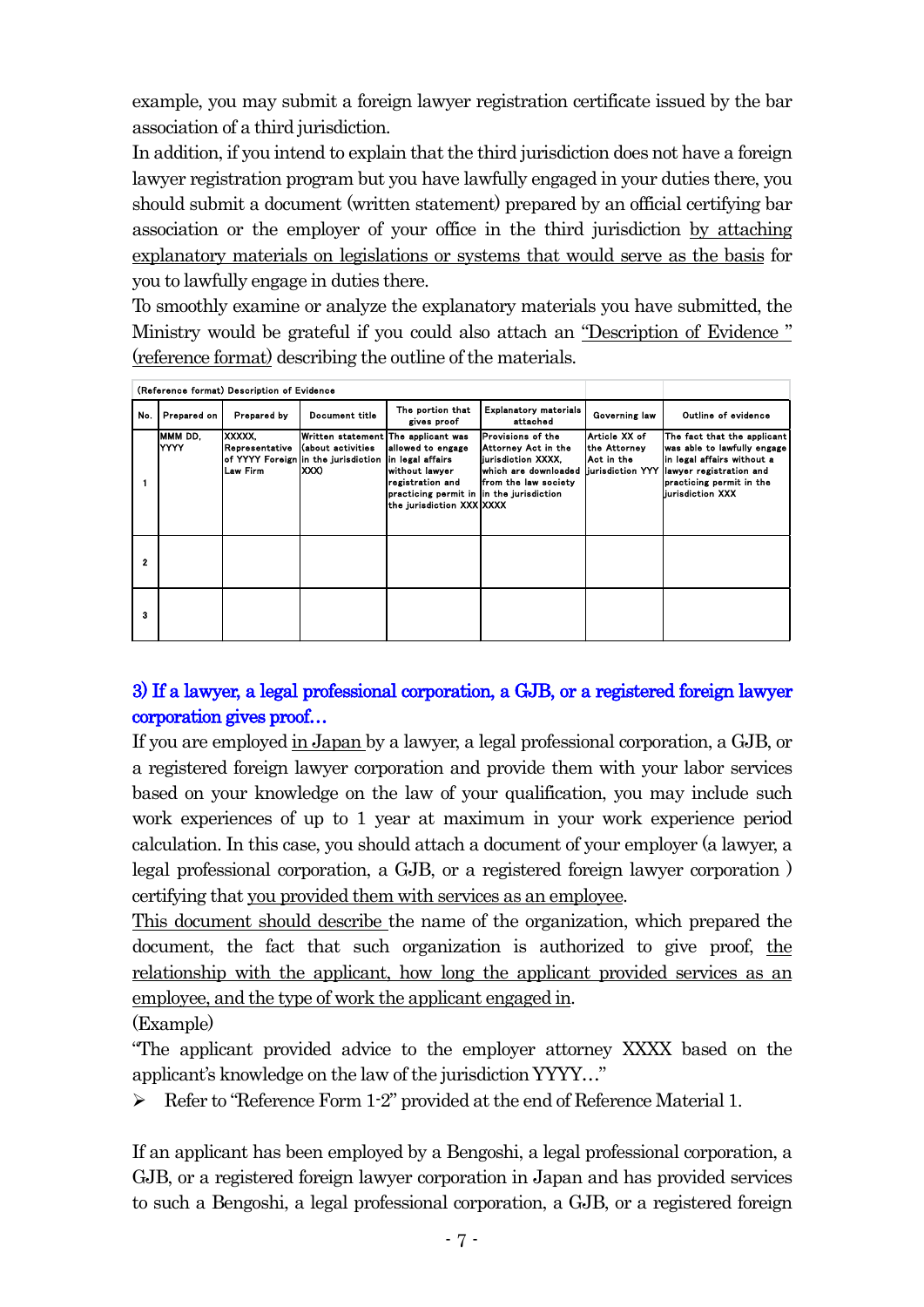lawyer corporation for a period based on their knowledge of the laws in the jurisdiction of acquisition of qualification , the applicant is required to submit a statement providing that the applicant only provided services to the applicant's employer and the applicant did not provide legal services to clients, whether or not such period is included in the experience of having performed professional duties.

Refer to "Reference Form 2" provided at the end of Reference Material 1.

If your work experience certificate does not fall under the aforementioned 1) through 3), ask us for advice.

If a person, who has been approved and registered as a GJB in the past, makes an application for approval again, the submission of a statement providing that the application is being made once again and a copy of the "Notice to cancel registration from the GJB list" (the original should be provided at the time of application) or a "Certificate" to certify the past registration issued by the JFBA may be substituted for the submission of documents which certify their experience of having performed professional duties.

Refer to "Reference Form 3" provided at the end of Reference Material 1.

At the time of the Preliminary Examination, you should submit a copy of these documents.

#### Document certifying that you have a plan to appropriately and surely perform and in your duties

To be approved as a GJB, you need not only to faithfully perform your duties but also to have an appropriate and assured work plan that would contribute to improving legal services as the basis of transnational socioeconomic activities between legal systems in Japan and those in the jurisdiction of your qualification. Keeping in mind this perspective, you should submit a document specifically describing your plan.

In addition, documents certifying your business environment to carry out your plan would vary depending on how you engage in legal affairs. In this case, pay attention to the following examples. If you get employed (i.e., an employed person), your employer should explain that he/she will, as an employer, support/supervise you so that you would appropriately and surely fulfill your duties in order to keep feasibility of the plan.

## (Reference examples)

1) Employed person: If you are employed by a Bengoshi, a legal professional corporation, a GJB, or a registered foreign lawyer corporation …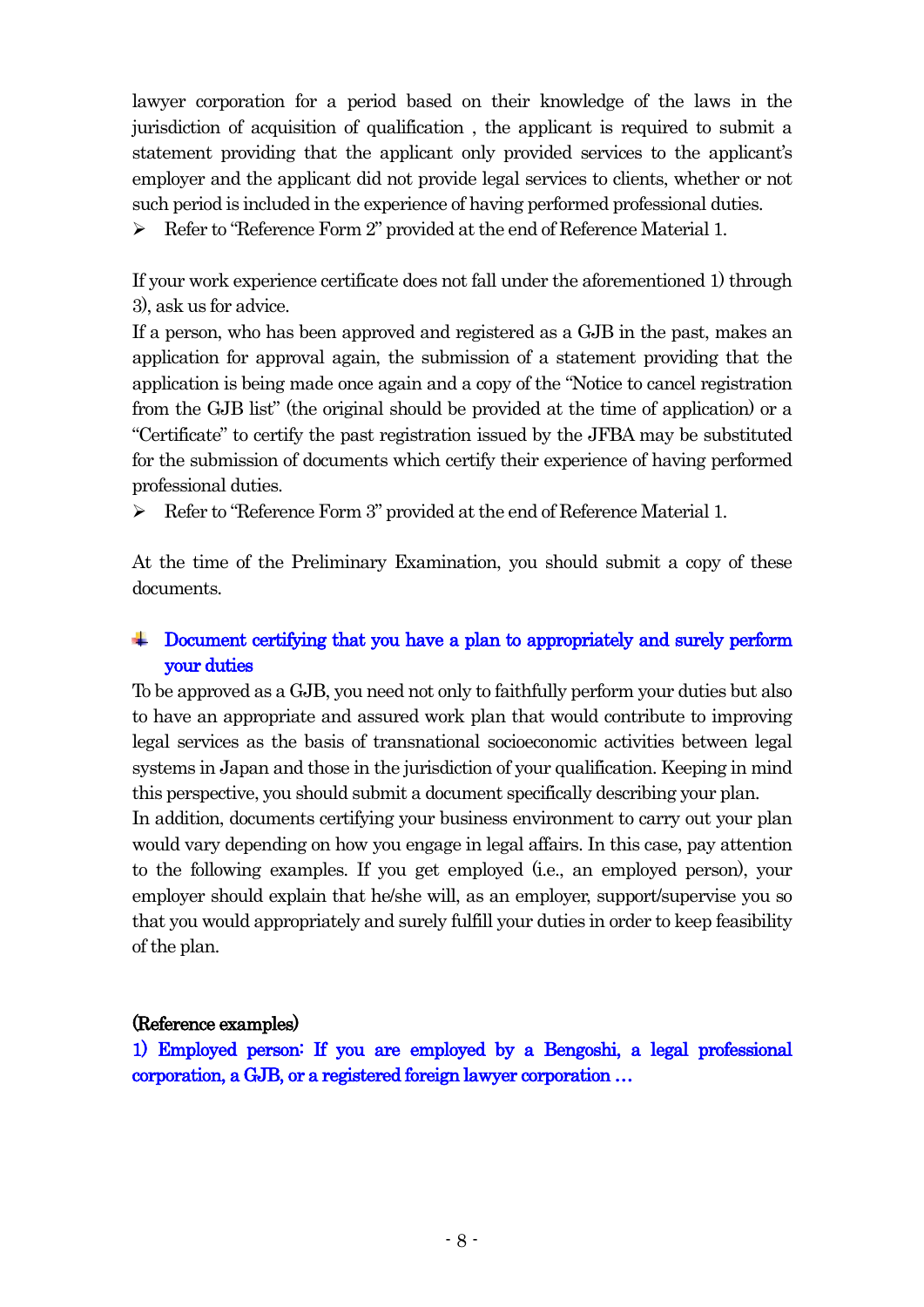#### 【 Employed person 】

| Document                                                                                                                                      | Possible example(s)                                                                                                                                    |
|-----------------------------------------------------------------------------------------------------------------------------------------------|--------------------------------------------------------------------------------------------------------------------------------------------------------|
| Documents that certifies the<br>conditions of employment, such as<br>employment period and salary                                             | (Examples)<br>- Copy of appointment letter<br>- Copy of employment contract<br>- Copy of employment certificate                                        |
| Documents that outlines the<br>employer's office (staff<br>composition, work contents, etc.)                                                  | (Examples)<br>- Written statement describing staff composition and work<br>content<br>(Note) A copy of brochure or website is also acceptable.         |
| Document that certifies the<br>employer's ability to pay salaries                                                                             | (Examples)<br>- Copy of the law office's most recent audit reports<br>- Audit firm's letter that evaluates the financial position of<br>the law office |
| Document that certifies that the<br>employer keeps his/her office                                                                             | (Examples)<br>- Property registration certificate<br>- Copy of lease agreement                                                                         |
| Document that certifies the employer<br>supports/supervises the applicant so<br>that he/she will appropriately and<br>surely perform the duty | (Example)<br>- Written statement prepared by the employer                                                                                              |

If a third party other than your employer is securing your office, attach a document that shows the relationship between your employer and the person actually securing the office.

## 2) Independently practicing: If practicing business independently…

【 Independently practicing 】

| Document                                                                | Possible example(s)                                                            |
|-------------------------------------------------------------------------|--------------------------------------------------------------------------------|
| Document that certifies that the<br>applicant keeps his/her office      | (Examples)<br>- Property registration certificate<br>- Copy of lease agreement |
| Document that specifically<br>explains the applicant's business<br>plan | (Example)<br>- Written statement on the business plan                          |

- Refer to "Reference Form 4: Cases where you plan to have an independent practice" provided at the end of Reference Material 1.
- $\triangleright$  Refer to "Reference Form 5: Cases where you plan to have an independent practice with support from a law firm in your home jurisdiction" provided at the end of Reference Material 1.

If a third party other than you is securing your office, attach a document that shows the relationship between the person actually securing the office and you.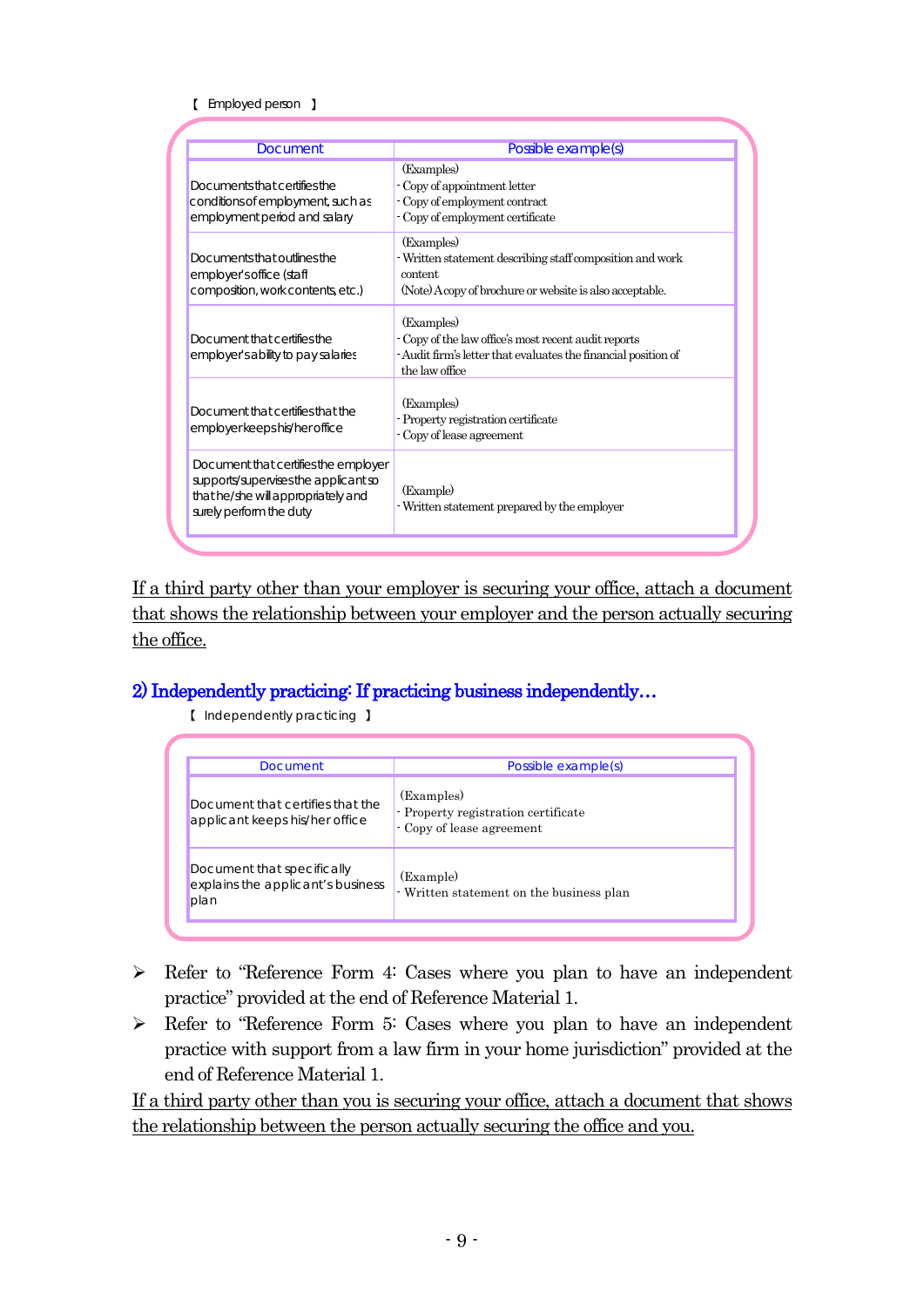## 3) Joint management: In the case of a joint management with a GJB…

【 Joint management 】

| <b>Document</b>                                                                                                                    | Possible example(s)                                                                                                                                                                                                        |
|------------------------------------------------------------------------------------------------------------------------------------|----------------------------------------------------------------------------------------------------------------------------------------------------------------------------------------------------------------------------|
| Document that certifies the<br>conditions of the joint venture,<br>such as distribution percentage of<br>revenues and expenditures | (Example)<br>Letter that sets forth actual business operations and cost-<br>sharing signed by joint partners (law office partners)                                                                                         |
| Document that certifies that the<br>applicant keeps his/her office                                                                 | (Examples)<br>- Property registration certificate<br>- Copy of lease agreement<br>- Document that shows the relationship between a joint<br>venture partner, the applicant, and the person actually<br>keeping your office |

## 4) Foreign law joint enterprise: In the case of a joint management with a Bengoshi or a legal professional corporation

| <b>Document</b>                                                                                                                    | Possible example(s)                                                                                                                                                                                                        |
|------------------------------------------------------------------------------------------------------------------------------------|----------------------------------------------------------------------------------------------------------------------------------------------------------------------------------------------------------------------------|
|                                                                                                                                    |                                                                                                                                                                                                                            |
| Document that certifies the<br>conditions of the joint venture,<br>such as distribution percentage of<br>revenues and expenditures | (Example)<br>Letter that sets forth actual business operations and cost-<br>sharing signed by joint partners (law office partners)                                                                                         |
| Document that certifies that the<br>applicant keeps his/her office                                                                 | (Examples)<br>- Property registration certificate<br>- Copy of lease agreement<br>- Document that shows the relationship between a joint<br>venture partner, the applicant, and the person actually<br>keeping your office |

【 Foreign law joint enterprise 】

#### 5) If practicing your business in any other manner…

Please ask us for advice on how to certify your tasks, depending on the specifics of your business.

At the time of the Preliminary Examination, you should submit a copy of these documents or pre-agreement of acknowledgement(guarantee).

## Document certifying that you have a residence to appropriately and surely perform your duties, or a document certifying your plan to have a residence.

Submit objective materials certifying that you have a residence. Having a residence is a prerequisite for giving an approval. If you submit a written statement that you would secure a residence before getting approved as a document certifying your plan to have a residence, make sure to submit it before the Ministry gives an approval (posts an announcement on the government gazette). The type of document to be submitted would vary depending on how you will have a residence. Pay attention to the following examples in this case.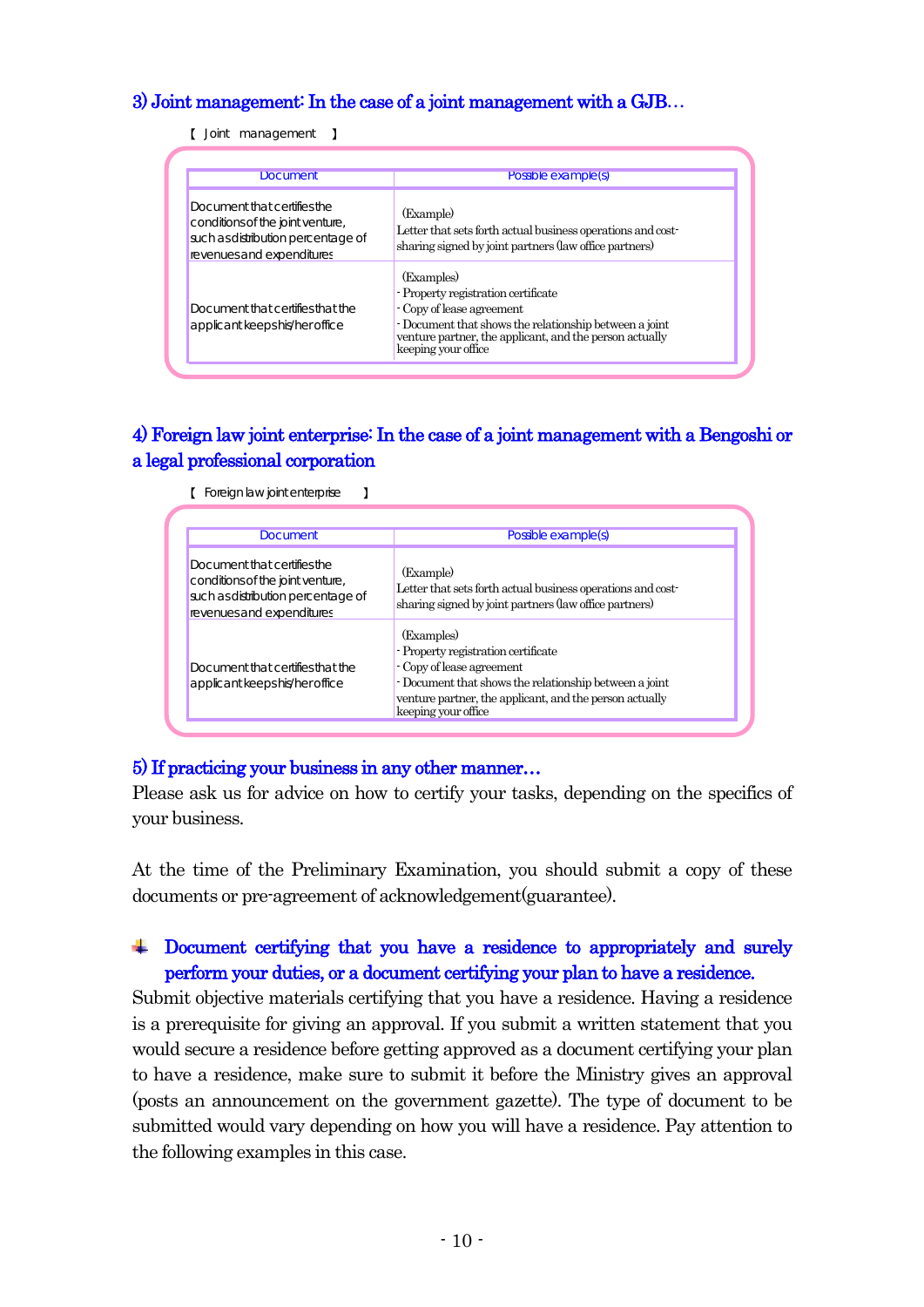#### (Reference examples)

#### 1) If you already have a residence…

- If you live in a residence you have secured...
	- $\triangleright$  You live in your residence.
		- Property registration certificate
- $\triangleright$  You live in a leased residence.
	- Copy of the lease agreement
- If you live in a residence of a third party...
- $\triangleright$  You live in a residence owned by a third party
	- Property registration certificate
	- The reason(s) why you may live in the residence of a third party
- $\triangleright$  You live in a residence on which a third party enters into a lease agreement.
	- Copy of the lease agreement
	- The reason(s) why you may live in the residence of a third party

If a lease contract was renewed automatically and a contract for renewal has not been made, a statement providing such fact is required to be submitted.

Refer to "Reference Form 6" provided at the end of Reference Material 1.

## 2) If you plan to have a residence after applying for an approval…

Prepare and submit a written statement describing that "you will have a residence before being approved."

(Example)

"I will enter into a lease agreement (sales agreement) before being approved to have a house in Japan, and I will submit a copy of the agreement."

If your law office guarantees that you will have a residence, the representative of the law office should submit a written statement.

(Example)

"I, as the representative lawyer of XXX law office, enter into a lease agreement before the Ministry's approval in order to provide residence for the applicant's accommodation purpose, and I will submit a copy of the agreement."

Refer to "Reference Form 7" provided at the end of Reference Material 1.

Please ask us for advice on how to certify their residence because it depends on how you have your residence.

At the time of the Preliminary Examination, you should submit a copy of these documents.

## Document certifying financial basis to appropriately and surely perform your duties.

Pay attention to the following examples because it depends on your plan.

#### (Reference examples)

1) If you intend to certify your financial basis with your personal assets…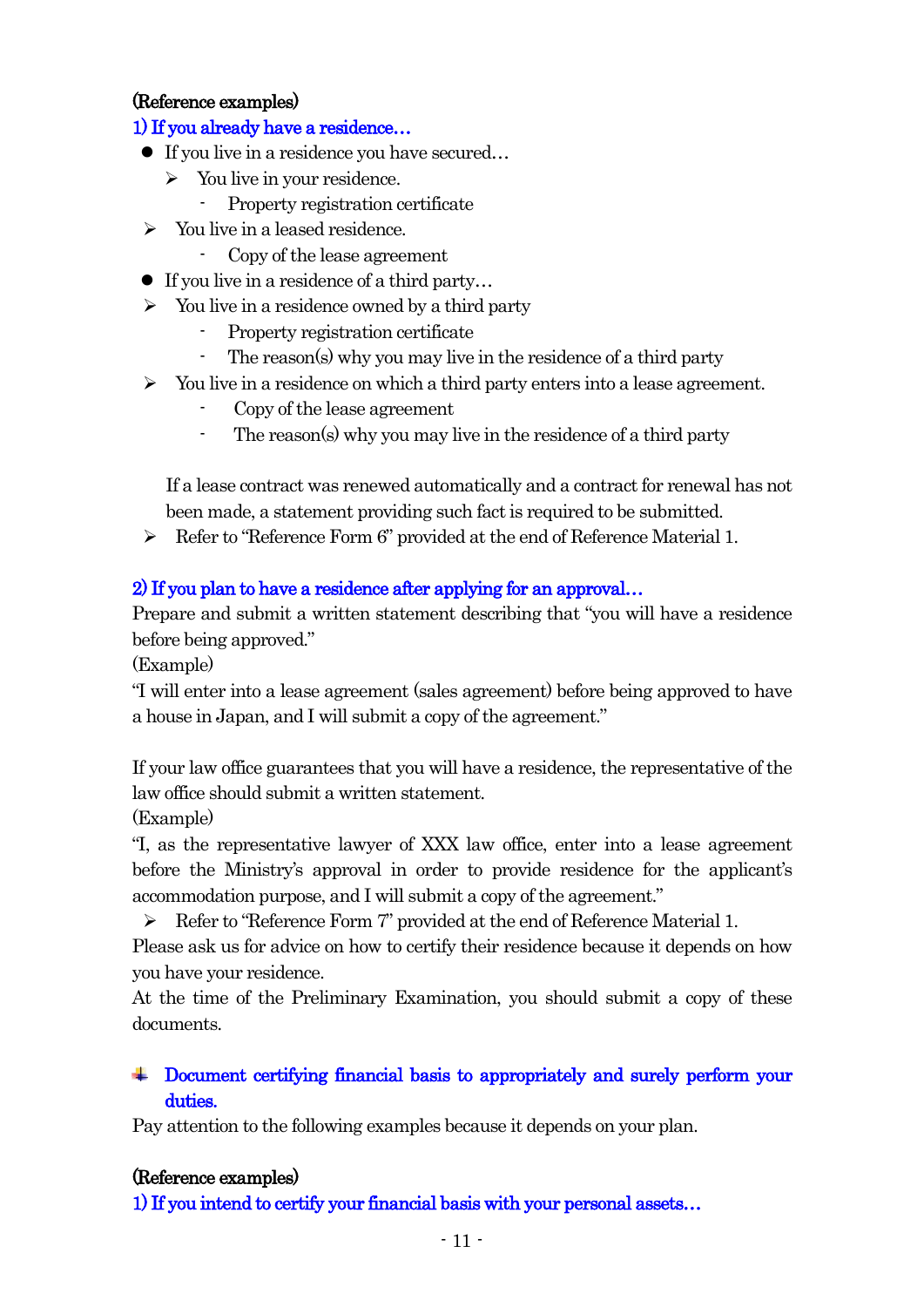$\triangleright$  Certificate of bank deposit balance, etc.

2) If you intend to certify your financial basis with assets of a third party other than you…

- $\triangleright$  Guarantee certificate prepared by the applicant's employer or any other third party, stating that the third party would provide financial support for the applicant's stay in Japan, start-up of business, or operating fund
- $\triangleright$  Most recent audit report certifying that the employer or any other third party has warrantable financial capabilities or a letter from the audit firm, etc., that evaluates its financial position

At the time of the Preliminary Examination, you should submit a copy of these documents.

## **EXECUTE:** Document certifying that you are able to compensate for damages suffered by your client

## 1) If you plan to use insurance to compensate for damages suffered by your clients…

Attach a copy of a certificate describing your insurance policy. (Examples)

- $\triangleright$  Copy of a lawyer's liability insurance policy
- $\triangleright$  Insurance certificate issued by your insurance firm

If you plan to join an insurance policy after applying for an approval, you should submit a written statement, pledging that you will join an insurance policy and submit its copy before the Ministry's approval by attaching a brochure describing the indemnity limit of the insurance policy you plan on joining.

Refer to "Reference Form 8" provided at the end of Reference Material 1.

If you fail to submit it before the Ministry's approval, the Ministry will not give an approval for you.

## 2) If your employer or overseas law firm will guarantee your liabilities for damages…

If an employer or a foreign law firm will be responsible for all damages caused by its employees while working for the employer or while belonging to the foreign law firm and will compensate for damages with or without limitation, a certificate (statement) of the employer or the foreign law firm guaranteeing to compensate for such damages and a document certifying its ability to compensate for such damages are required to be attached.

(Examples) Document certifying its ability to compensate for the damages

- $\triangleright$  Most recent audit report certifying that the employer or the law firm has enough financial capabilities to guarantee liabilities for damages, or a letter from the audit firm, etc., that evaluates its financial position
- $\triangleright$  Document indicating coverage of the liability insurance as well as its insured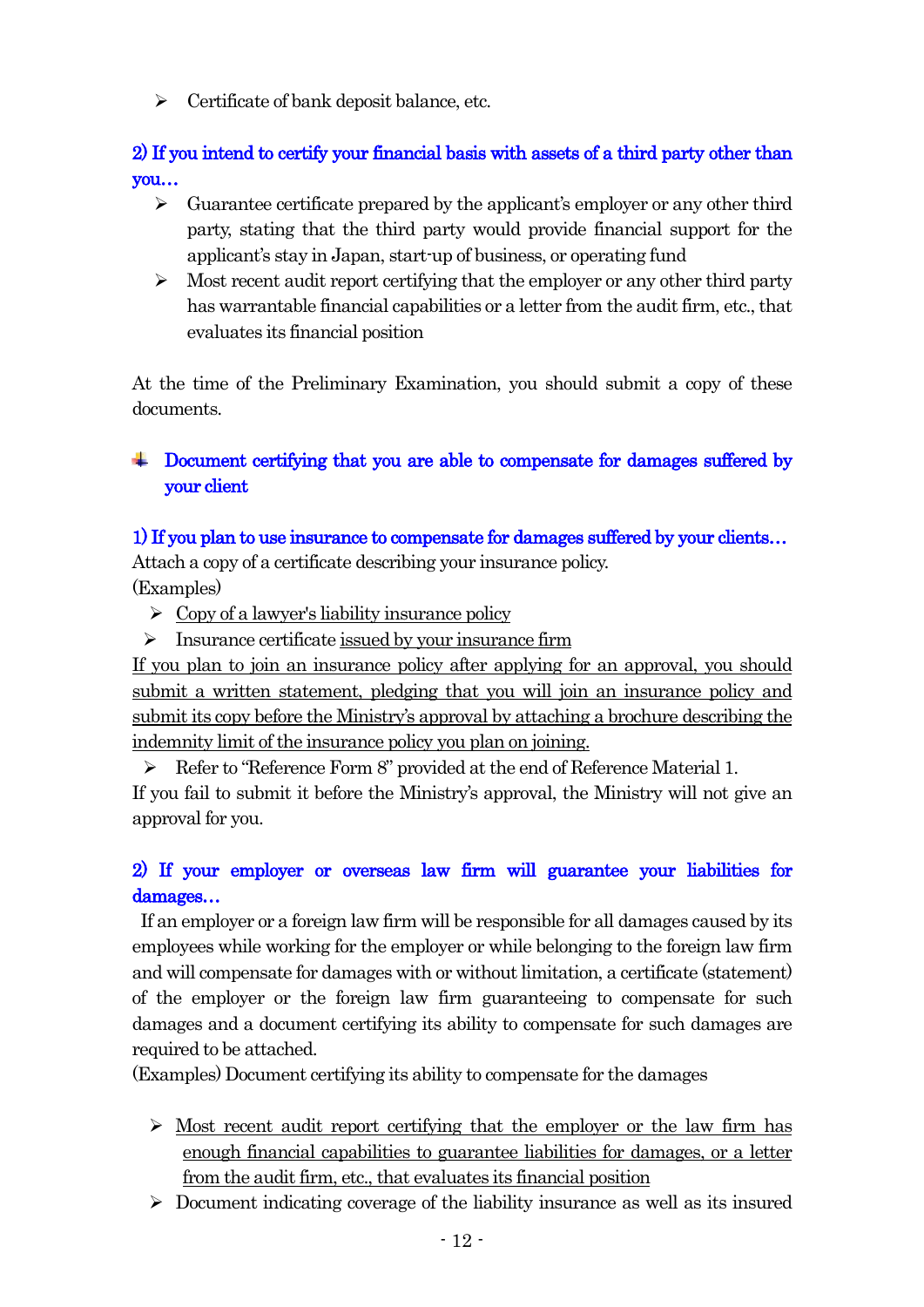amount

If you plan to use insurance to compensate for damages suffered by your client, you may be required to submit additional documents stating the financial capabilities to pay the deductibles of your insurance policy.

At the time of the Preliminary Examination, you should submit a copy of these documents.

※ You do not have to prepare the 3 types of "written oaths" as listed below in advance. You will affix your signature on these documents after you swear an oath.

## 1) Document that the applicant swears he/she does not fall under Article 7 of the Bengoshi Act, which applies mutatis mutandis in Article 8 of the GJB Act

You will read out the document as specified in Item 6, Paragraph 1, Article 4 of the Regulation before the staff designated by the Minister and will affix your signature after checking out the written oath.

## 2) Document that the applicant swears he/she does not fall under (a) to (d), Item 2, Paragraph 1, Article 10 of the GJB Act

You will read out the document as specified in Item 7, Paragraph 1, Article 4 of the Regulation before the staff designated by the Minister and will affix your signature after checking out the written oath.

## 3) Document that the applicant swears he/she will faithfully perform his/her duties

You will read out the document as specified in Item 8, Paragraph 1, Article 4 of the Regulation before the staff designated by the Minister and will affix your signature after checking out the written oath.

## Other documents of some help

If you need further verification from the viewpoint of the evidence you have submitted, the Ministry might request you to submit appropriate document materials for proving your statements.

(Refer to the "Application documents for approval and Preliminary Examination" section in the main text of this Manual.)

## 3. Registration of accompanying documents recognized as common materials

If an employer prepares the same type of "employer-related" documents for his/her employees that apply for procedures and these documents are regarded as common documents for all applicants, then the employer may register these documents in advance. These materials include:

## [Document certifying that you have a plan to appropriately and surely perform your duties]

Document that outlines the business operations, such as work contents, of the employer's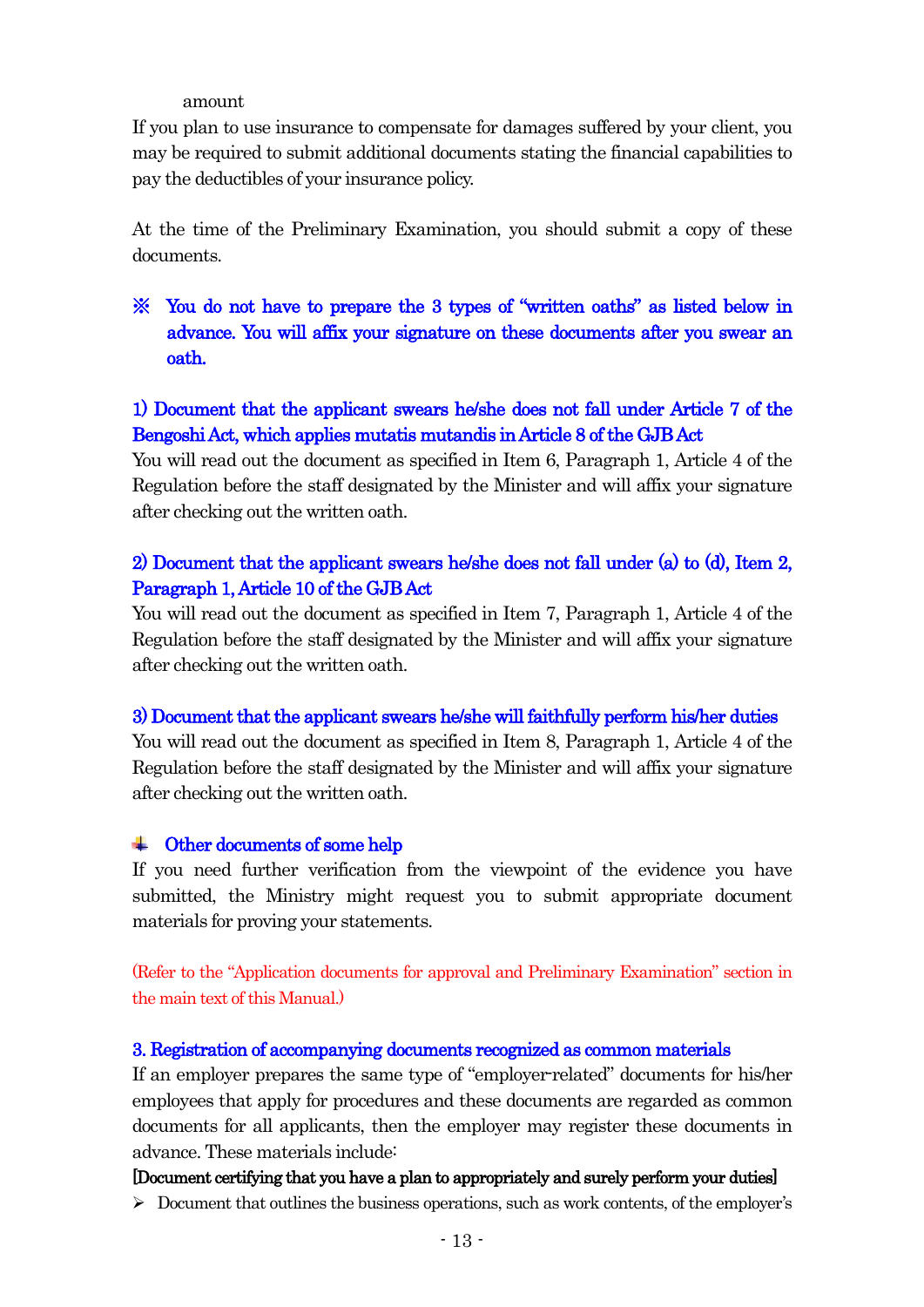office

- $\triangleright$  Copy of lease agreement for the employer's office
- $\triangleright$  Document that certifies that the employer supports/supervises the applicant so that he/she will appropriately and surely perform the duty

#### [Document certifying financial basis]

- $\triangleright$  Employer's guarantee certificate that the applicant has financial basis
- $\triangleright$  Most recent audit report certifying that the employer has warrantable financial capabilities or a letter of audit firm etc.that evaluates its financial position

#### [Document certifying that you are able to compensate for damages]

- $\triangleright$  Document materials on liability insurance's applicability as well as its liability amount
- $\triangleright$  Guarantee certificate (written statement) on the law firm's liabilities for damages; and most recent audit report certifying that the employer or the law firm has enough financial capabilities to guarantee liabilities for damages, or a letter of audit firm, etc., that evaluates its financial position

You may cite these registered documents when filing an application. In this case, you may omit attaching these documents.

If you would like to register your common documents, submit "one set " of the documents you intend to register in addition to the following documents:

- Document clearly stating the titles of document materials you intend to register as well ÷ as the certification purposes of these materials (list of the materials); and
- Written oath (a document that pledges that the description in the materials reflect the reality and that you will immediately correct any description that does not reflect the reality).

When using this document registration program, make sure to understand that you need to submit the corrected document immediately if the description in that document does not reflect the reality anymore. In particular, make sure to modify document materials that would undergo periodic update, such as audit firm's letter that evaluates the employer's financial position, or liability insurance policy that the employer joins.

If you do not understand it and fail to make good on your pledge, the Ministry might refuse to register your document in some cases.

Seek us for advice if you repeatedly apply for approval every 2 or 3 years due to your personnel relocation practices and wish to use this document registration program.

Also, consult with us about the case in which you apply for approval based on a joint venture with an employer that has registered its common documents.

# Section 2

## Application for designation

## 1. Designation application form

Fill in the appropriate columns correctly based on your accompanying documents so that you will not make incorrect descriptions, such as title of foreign lawyer and name of the jurisdiction of your primary qualification.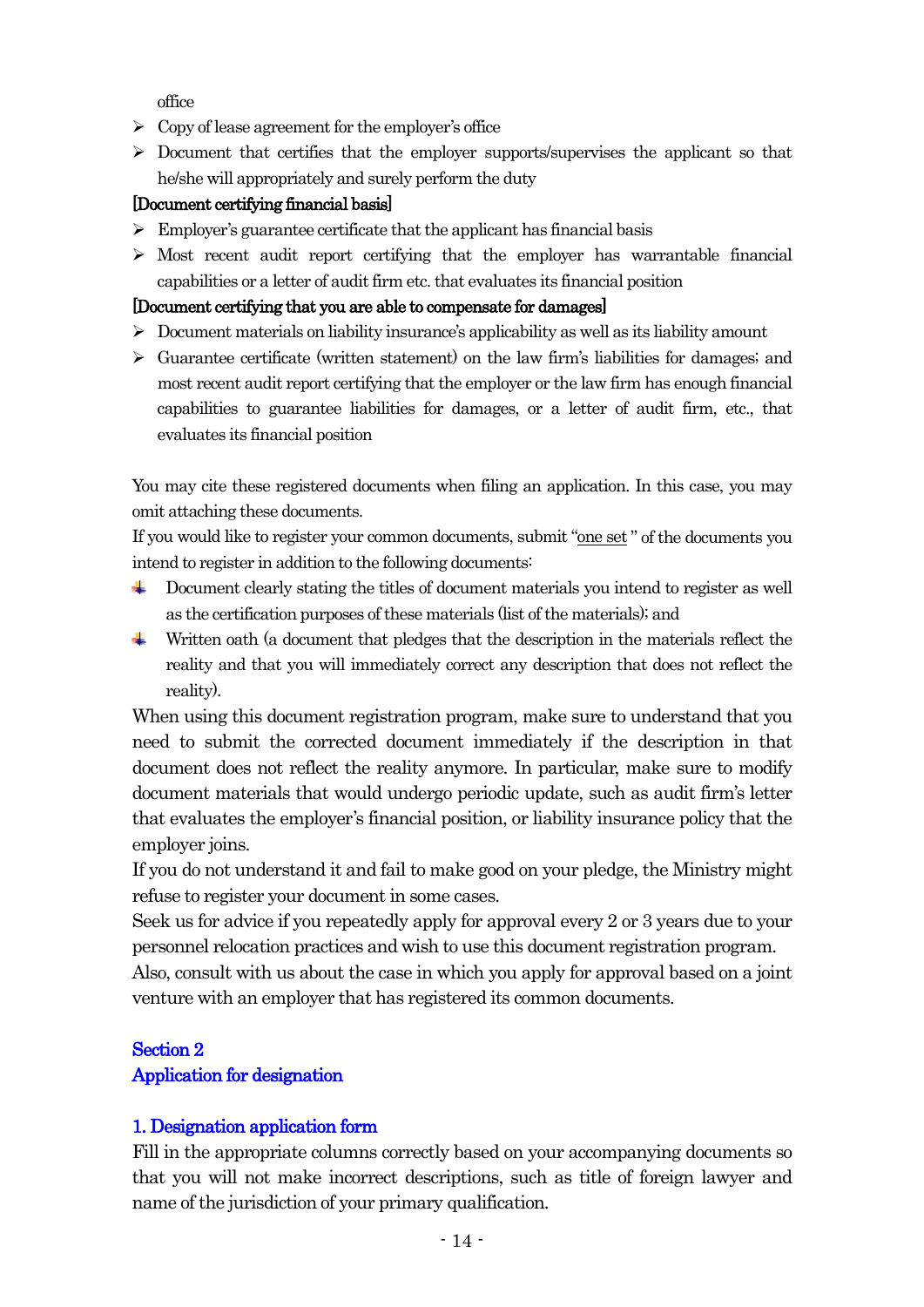You need to affix prescribed photos and revenue stamps on the application form. Recently, a lot of applicants seem to affix photos and revenue stamps and append their signature after the Ministry of Justice staff finish checking out the applicant's descriptions on the application form.

Even if you need to correct your descriptions on the application form when filing an application, you may correct it on site (in this case, you need to append your signature in the description you have corrected).

If you use English in the prescribed columns, you do not have to attach translated version into Japanese.

In the case of Preliminary Examination, you should fill out a designation application form like an application for designation (the Ministry will handle it as a "copy" of application form draft because it is not an application for designation in reality). To clearly distinguish it from the designation application form, do not affix your photo. As the Preliminary Examination is available for free, you do not have to affix

revenue stamps.

(Refer to description example of designation application form at the end of Reference material 1.)

## 2. Accompanying documents for designation application form

You should carefully read the following descriptions and prepare the appropriate documents based on your personal situations. You should use appropriate types of qualification certificates and document evidence in the same manner as the application for approval.

You need to submit copies of these documents at the time of Preliminary Examination.

If you are not sure about how to certify your work experiences on Laws of a Specified Foreign Jurisdiction, the Ministry is able to provide better advice if you explain your personal conditions in an organized manner.

## (1) If you apply for designation because you have the qualification to become a foreign lawyer of the specified foreign jurisdiction…

Submit an effective certificate that is issued by the bar association or any other public organization and clearly describes the registration date as a foreign lawyer, how long you have been registered, and what kind of activities you can conduct, etc.

Type of certificate or an official certifying organization that certifies your registration date, how long you have been registered and how you should behave would vary depending on the jurisdiction of your qualification.

You need to submit copies of these documents at the time of Preliminary Examination.

For your reference, the aforementioned 2. of Section 1 describes the major precedents frequently seen in the past. Please use it for your convenience.

If you qualify as a foreign lawyer in a foreign jurisdiction other than those mentioned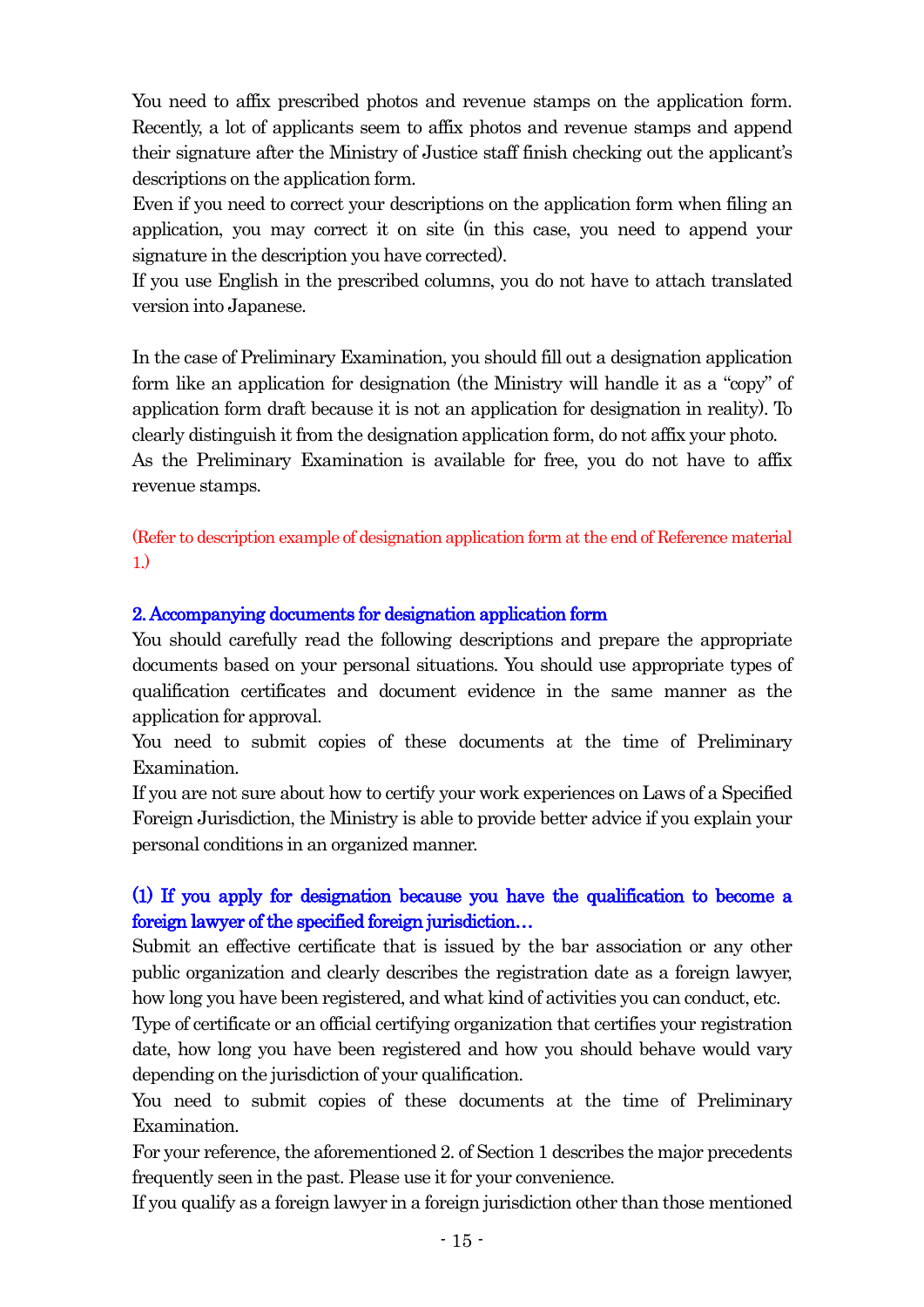in 2. of Section 1, the Ministry will carefully examine whether or not your qualification as a foreign lawyer is equivalent to a Japanese lawyer status. For this reason, you need to submit detailed explanatory documents on your personal situations as well as the legal system on your lawyer qualification in such a jurisdiction. In this case, you should make sufficient preparation before seeking us for advice.

(2) If you apply for designation because you have "the same level of knowledge in regard to the Laws of a Specified Foreign Jurisdiction as a person who has the qualification to become a foreign lawyer of that jurisdiction and has five or more years of practicing experience of legal services concerning such laws…"

1) You shall have the same level of knowledge in regard to Laws of a Specified Foreign Jurisdiction as a person who has the qualification to become a foreign lawyer of that jurisdiction

As a document certifying that you have the same level of knowledge in regard to the laws of the specified foreign jurisdiction, you should attach the following documents, in principle.

- $\triangleright$  Document that outlines how to obtain the qualification as a lawyer in that foreign jurisdiction (except for the case shown in the "Precedent list of foreign lawyer qualifications" aforementioned 2. of Section 1.)
- $\triangleright$  Written statement that specifically explains that you are knowledgeable as much as those qualifying as a lawyer in that jurisdiction, and a document that objectively certifies such a fact.

## 2) You should have 5 or more years of practicing experience of legal services concerning such laws.

You need to prove that you lawfully engage in legal affairs in the jurisdiction of your qualification or in other foreign jurisdictions.

Submit a document written by a person capable of specifically proving how long you have served and what you have engaged in, specifically describing that you have fulfilled your tasks for 5 years or longer.

When explaining your work experience, it is desirable to explain the entire job history. However, for application purposes, you may submit a document that only covers a 5-year period because it is easiest to certify.

## Section 3 Preliminary Examination

## 1. Document corresponding to approval/designation application form

Correctly fill out a copy of the approval/designation application form. Photo or revenue stamp is unnecessary.

#### 2. Document corresponding to accompanying document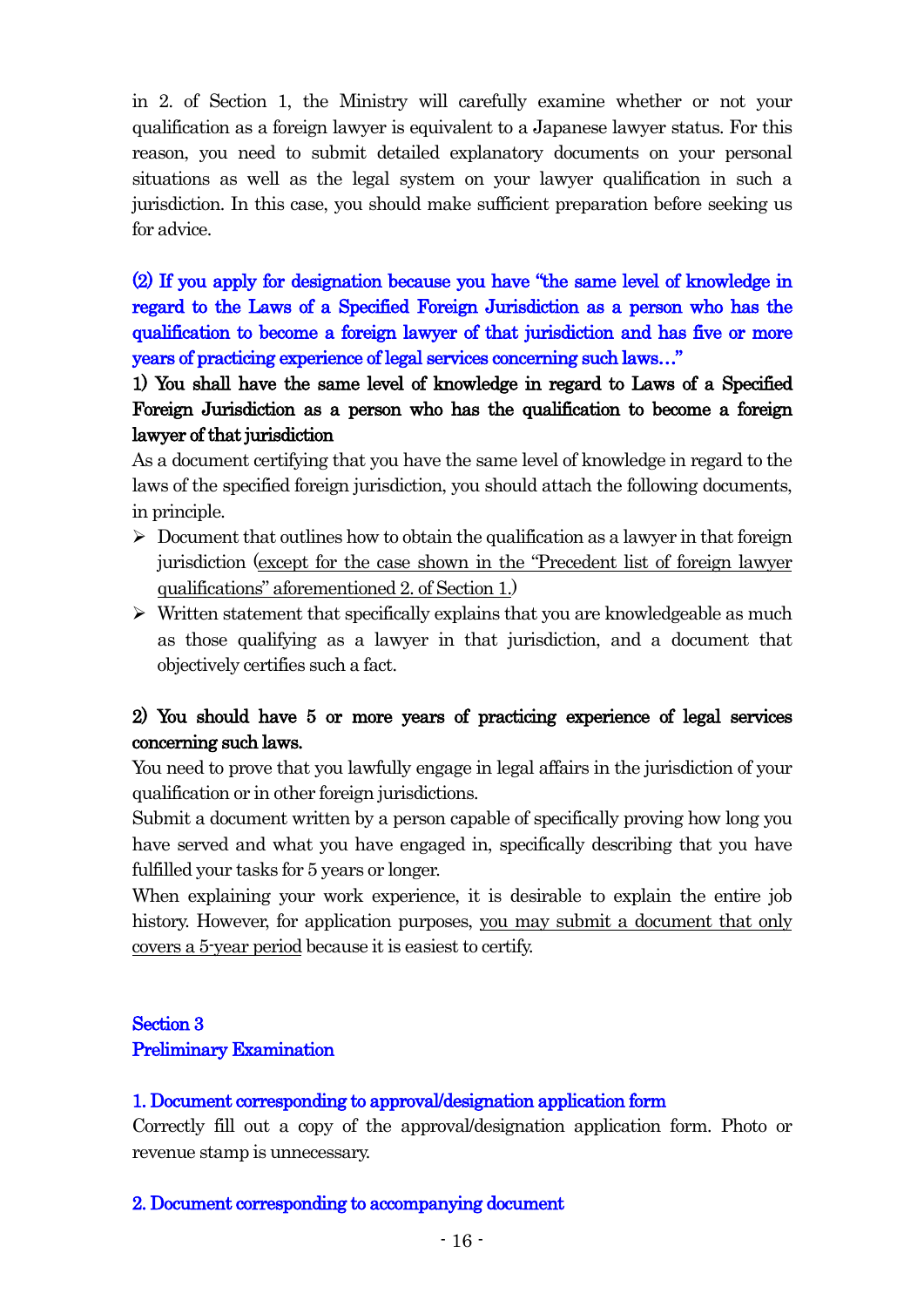Refer to the related explanations in "Application for approval" of Section 1 and "Application for designation" of Section 2 stated above.

## Section4 Provision of reference forms

Of the attached documents to be submitted, reference forms for the following documents will be provided. Refer to these forms when preparing the documents to be submitted.

- Reference Form 1-1: Documents certifying professional experience
- Reference Form 1-2: Documents certifying professional experience (provision of services in Japan)
- Reference Form 2: Statement on provision of services in Japan
- Reference Form 3: Statement on past registration (for persons making a reapplication)
- Reference Form 4: Business plan (cases where you plan to have an independent practice)
- Reference Form 5: Business plan (cases where you plan to have an independent practice with support from a law firm in your home jurisdiction)

Reference Form 6: Statement on automatic renewal of lease contract

Reference Form 7: Statement on securing a residence

Reference Form 8: Statement on the purchase of insurance

Reference Form 9: Power of attorney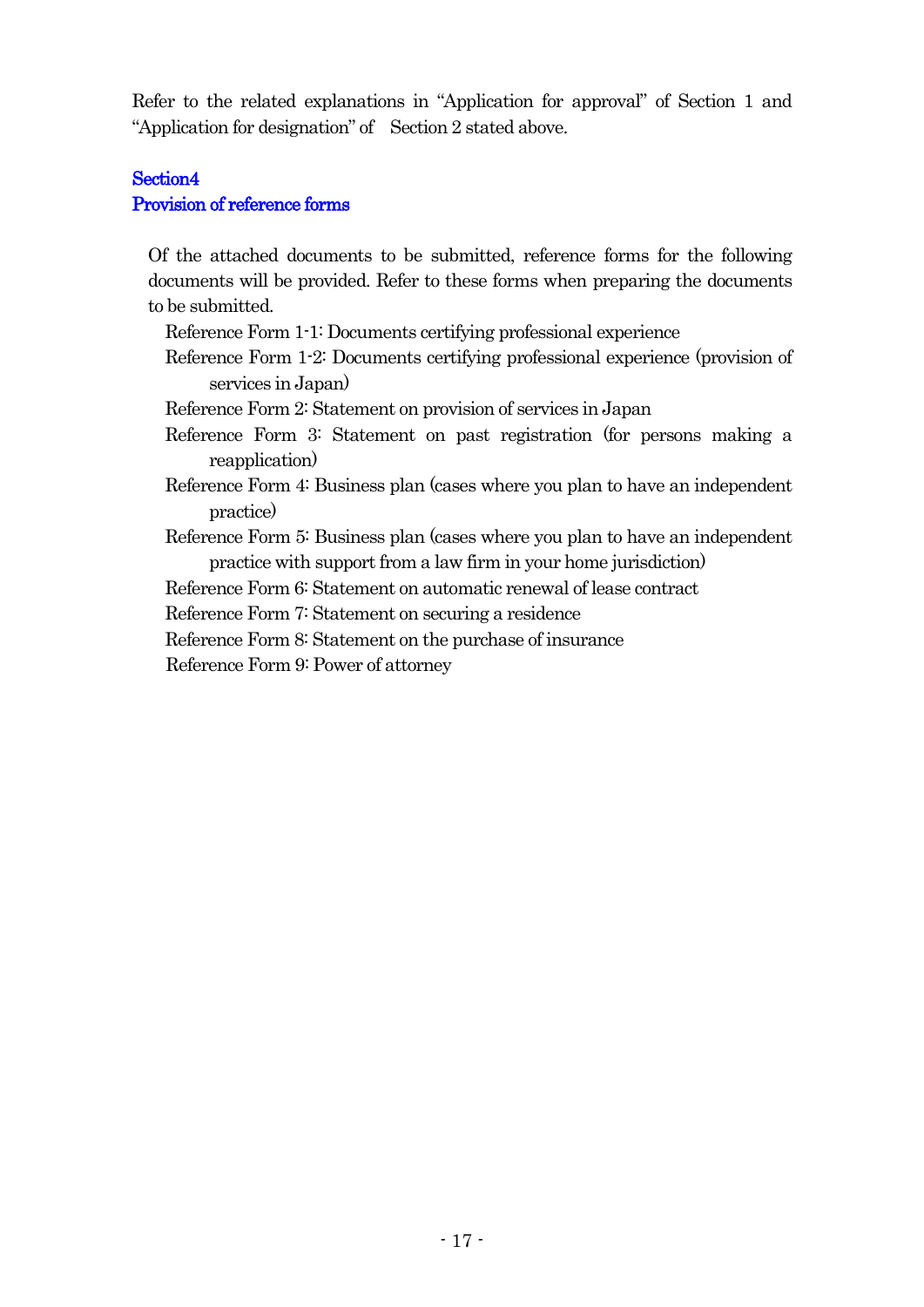| 別記様式第一号 (第三条関係) (Appended Form No. 1 / Article 3 of the Regulation) |                                                                                                                                                                                                                                |                    |                          |                                             |                                                 |   |                                            |  |  |  |
|---------------------------------------------------------------------|--------------------------------------------------------------------------------------------------------------------------------------------------------------------------------------------------------------------------------|--------------------|--------------------------|---------------------------------------------|-------------------------------------------------|---|--------------------------------------------|--|--|--|
|                                                                     | 申<br>請<br>承<br>認<br>(Application for Approval)                                                                                                                                                                                 | 書                  |                          |                                             |                                                 |   | 写真<br>(Photograph)                         |  |  |  |
|                                                                     | 法務大臣 殿(To the Minister of Justice)                                                                                                                                                                                             |                    |                          |                                             |                                                 |   | $(4 \text{ cm} \times 3 \text{ cm})$       |  |  |  |
|                                                                     | (Name in full)                                                                                                                                                                                                                 |                    |                          |                                             |                                                 |   | 申請前6箇月以内に撮影し<br>たものであること。                  |  |  |  |
|                                                                     | (原<br>語) Original language                                                                                                                                                                                                     |                    |                          | Taken within 6 months<br>before application |                                                 |   |                                            |  |  |  |
| 氏                                                                   | 法務・桜・美咲<br>(ローマ字) Roman alphabet                                                                                                                                                                                               |                    |                          |                                             |                                                 |   |                                            |  |  |  |
| 名                                                                   | houmu · sakura · misaki                                                                                                                                                                                                        |                    |                          |                                             |                                                 |   |                                            |  |  |  |
|                                                                     | (カタカナ) Katakana (Japanese phonogram)                                                                                                                                                                                           |                    |                          |                                             |                                                 | 性 | 男<br>Male<br>$\vert \ \ \vert$             |  |  |  |
|                                                                     | ホウム・サクラ・ミサキ                                                                                                                                                                                                                    |                    |                          |                                             |                                                 | 別 | $\overline{\mathbf{z}}$<br>女<br>Female     |  |  |  |
|                                                                     | (Nationality /<br>Date of Birth)<br>生<br>Citizenship)                                                                                                                                                                          |                    |                          | 出                                           | (Place of Birth)                                |   |                                            |  |  |  |
| 国<br>籍                                                              | 年<br>19YY<br>年<br><b>MM</b><br>月<br>月<br>OOO                                                                                                                                                                                   | <b>DD</b>          | 日                        | 生<br>地                                      |                                                 |   | 000000000                                  |  |  |  |
|                                                                     | $(year)$ (month) (day)<br>日                                                                                                                                                                                                    |                    |                          |                                             |                                                 |   | City, State, Country / Federation)<br>収入印紙 |  |  |  |
|                                                                     | (Present address)                                                                                                                                                                                                              |                    |                          |                                             |                                                 |   | Revenue                                    |  |  |  |
|                                                                     | (原<br>語) Original language                                                                                                                                                                                                     |                    |                          |                                             |                                                 |   | Stamp                                      |  |  |  |
| 住                                                                   | 東京都千代田区霞が関 1-1-1 ○○ビル××階△△号室                                                                                                                                                                                                   |                    |                          |                                             |                                                 |   | 消印しないこと                                    |  |  |  |
|                                                                     | (ローマ字) Roman alphabet                                                                                                                                                                                                          |                    |                          |                                             |                                                 |   | Not to mark as<br>cancelled                |  |  |  |
| 所                                                                   | OObuilding $\times$ $\times$ Fl. Room No. $\triangle$ $\triangle$ , 1-1-1 Kasumigaseki, Chiyoda-<br>ku, Tokyo                                                                                                                  |                    |                          |                                             |                                                 |   |                                            |  |  |  |
|                                                                     | (カタカナ) Katakana (Japanese phonogram)                                                                                                                                                                                           |                    |                          |                                             |                                                 |   |                                            |  |  |  |
|                                                                     | トウキョウトチョダクカスミガセキ 1-1-1 ○○ビル××カイ △△ゴウ                                                                                                                                                                                           |                    |                          |                                             |                                                 |   |                                            |  |  |  |
|                                                                     | (Qualification to become a foreign lawyer)                                                                                                                                                                                     |                    | Title of Foreign lawyer) |                                             |                                                 |   |                                            |  |  |  |
|                                                                     | 資格を取得した外国の国名                                                                                                                                                                                                                   |                    | (原                       |                                             | 語) Original language                            |   |                                            |  |  |  |
| 外<br>国                                                              | (Foreign Jurisdiction in which the Qualification                                                                                                                                                                               | 外                  |                          |                                             |                                                 |   |                                            |  |  |  |
| 弁<br>護                                                              | was Acquired)<br>000000                                                                                                                                                                                                        | 国<br>弁             |                          |                                             | (ローマ字) Roman alphabet                           |   |                                            |  |  |  |
| 士<br>$\overline{\zeta}$                                             | (State, Country / Federation)                                                                                                                                                                                                  | 護<br>士             |                          |                                             |                                                 |   |                                            |  |  |  |
| な<br>$\zeta$                                                        | 資格を取得した年月                                                                                                                                                                                                                      | $\mathcal{O}$<br>名 | (カタカナ)                   |                                             |                                                 |   |                                            |  |  |  |
| 資<br>格                                                              | (Date of Acquisition)                                                                                                                                                                                                          | 称                  |                          |                                             | Katakana (Japanese phonogram)<br>ソリシター オブ ザ シニア |   |                                            |  |  |  |
|                                                                     | $20YY \oplus M$ 月<br><b>DD</b><br>日<br>$(year)$ (month) (day)                                                                                                                                                                  |                    | コート                      |                                             |                                                 |   |                                            |  |  |  |
|                                                                     |                                                                                                                                                                                                                                |                    |                          |                                             |                                                 |   |                                            |  |  |  |
|                                                                     | 私は,上記の外国弁護士となる資格を基礎として,外国弁護士による法律事務の取扱い<br>に関する特別措置法第7条の規定による承認を受けたいので、同法施行規則に定める書類                                                                                                                                            |                    |                          |                                             |                                                 |   |                                            |  |  |  |
|                                                                     | を添えて申請します。                                                                                                                                                                                                                     |                    |                          |                                             |                                                 |   |                                            |  |  |  |
|                                                                     | Based on the above qualification to become a foreign lawyer, I hereby file an application for                                                                                                                                  |                    |                          |                                             |                                                 |   |                                            |  |  |  |
|                                                                     | approval under the provisions of Article 7 of the Act on Special Measures concerning the<br>Handling of Legal Services by Foreign Lawyers (the "Act") with documents required by the<br>Regulation for Enforcement of the Act. |                    |                          |                                             |                                                 |   |                                            |  |  |  |
|                                                                     | $\text{MM}$ 月<br>2 O YY<br>年<br>DD.<br>日                                                                                                                                                                                       |                    |                          |                                             |                                                 |   |                                            |  |  |  |
|                                                                     | $(year)$ (month) (day)                                                                                                                                                                                                         |                    |                          |                                             |                                                 |   | 当<br>官<br>担<br>Officer in charge           |  |  |  |
|                                                                     | 署名<br>(Signature)                                                                                                                                                                                                              |                    |                          |                                             |                                                 |   |                                            |  |  |  |
|                                                                     |                                                                                                                                                                                                                                |                    |                          |                                             |                                                 |   |                                            |  |  |  |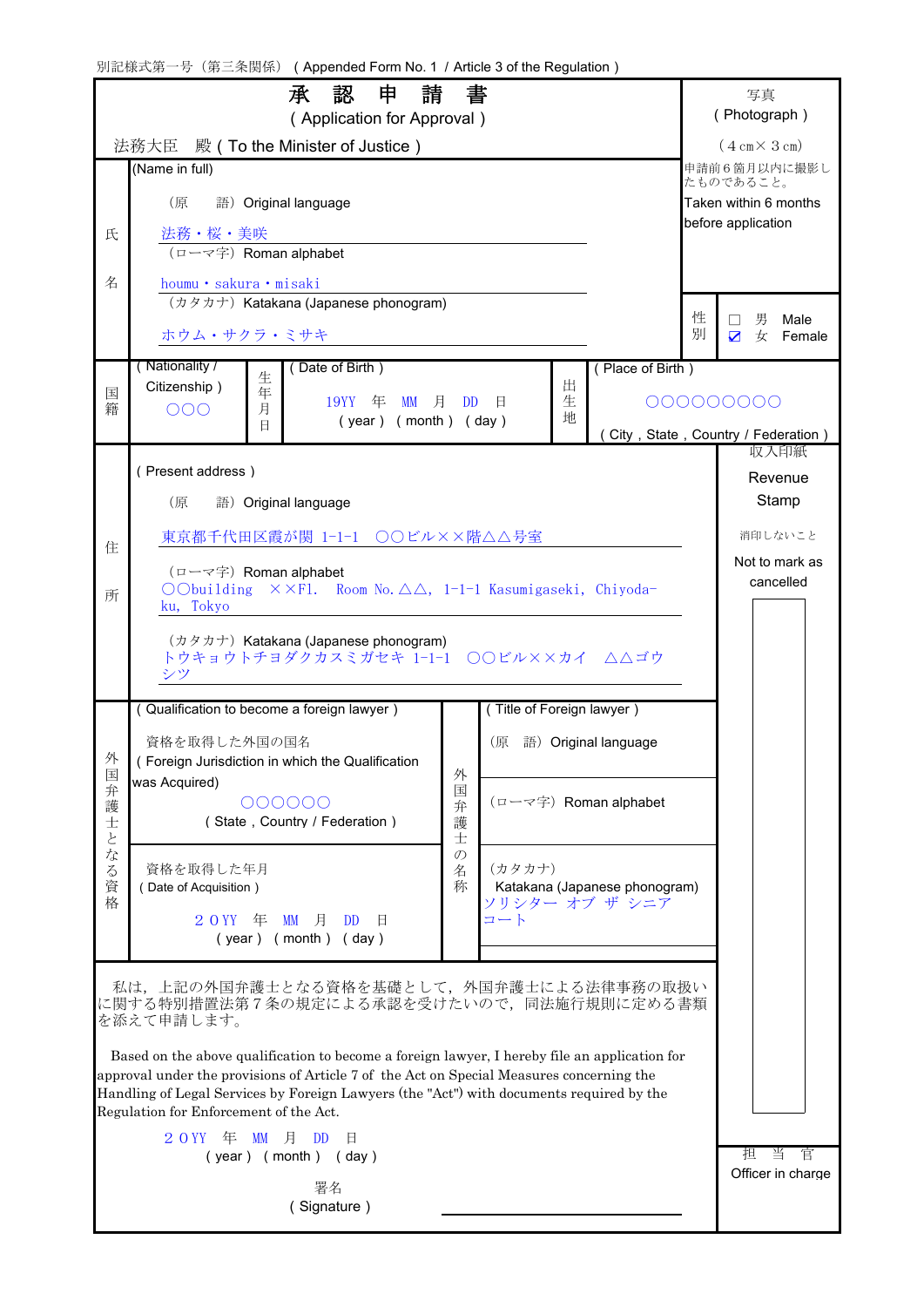|                                                                     | <b>Personal statement</b>                                                                                                                                                                                                                                                                                                                                                                                                                                                              |                       | MM DD, 20XX (Date of Filing)<br>For application for approval<br>For Preliminary Examination |                                                                                                                                                                                                                                                                                                                                                                             |                                                                                                                           |      |                                                                       |                                                                                                                                                                                                                                                                                                                                                                                              |
|---------------------------------------------------------------------|----------------------------------------------------------------------------------------------------------------------------------------------------------------------------------------------------------------------------------------------------------------------------------------------------------------------------------------------------------------------------------------------------------------------------------------------------------------------------------------|-----------------------|---------------------------------------------------------------------------------------------|-----------------------------------------------------------------------------------------------------------------------------------------------------------------------------------------------------------------------------------------------------------------------------------------------------------------------------------------------------------------------------|---------------------------------------------------------------------------------------------------------------------------|------|-----------------------------------------------------------------------|----------------------------------------------------------------------------------------------------------------------------------------------------------------------------------------------------------------------------------------------------------------------------------------------------------------------------------------------------------------------------------------------|
| Name of                                                             | (original language)<br>法務·桜·美咲                                                                                                                                                                                                                                                                                                                                                                                                                                                         | Date of<br>Birth      |                                                                                             | MM DD, 19XX                                                                                                                                                                                                                                                                                                                                                                 |                                                                                                                           |      | Name of the law office<br>the applicant intends to work               |                                                                                                                                                                                                                                                                                                                                                                                              |
| Applicant                                                           | (Alphabet)<br>Houmu sakura misaki                                                                                                                                                                                                                                                                                                                                                                                                                                                      | Nationality           |                                                                                             | XX                                                                                                                                                                                                                                                                                                                                                                          |                                                                                                                           |      | XX Gaikokuhou-Jimu-Bengoshi Jimusho                                   |                                                                                                                                                                                                                                                                                                                                                                                              |
|                                                                     | Contact Point in Japan for procedural purposes                                                                                                                                                                                                                                                                                                                                                                                                                                         |                       |                                                                                             | Passport-related information                                                                                                                                                                                                                                                                                                                                                |                                                                                                                           |      | Name of Bar Association,<br>which you intend to join in Japan         |                                                                                                                                                                                                                                                                                                                                                                                              |
| Postal Code                                                         | $\bar{T}$ 100-00XX                                                                                                                                                                                                                                                                                                                                                                                                                                                                     | Number<br>Date of     |                                                                                             | <b>CXXXXXXX</b>                                                                                                                                                                                                                                                                                                                                                             |                                                                                                                           |      | <b>XXX Bar Association</b>                                            |                                                                                                                                                                                                                                                                                                                                                                                              |
| Address                                                             | XXth floor, YY building, AA-BB-CC<br>Kasumigaseki, Chiyoda-ku, Tokyo                                                                                                                                                                                                                                                                                                                                                                                                                   | Issue                 |                                                                                             | MM DD, 20XX                                                                                                                                                                                                                                                                                                                                                                 | Specified foreign law that the<br>applicant simultaneously                                                                |      |                                                                       | State law in XXXX in the nation                                                                                                                                                                                                                                                                                                                                                              |
| Tel<br>Fax                                                          | 81-3-XXXX-YYYY<br>81-3-WWWW-ZZZZ                                                                                                                                                                                                                                                                                                                                                                                                                                                       | Issuing               |                                                                                             | The Ministry of Foreign<br>Authority Affairs of XXX                                                                                                                                                                                                                                                                                                                         | applies for designation                                                                                                   | YYYY |                                                                       |                                                                                                                                                                                                                                                                                                                                                                                              |
| email                                                               | XXX@YYY.ne.jp                                                                                                                                                                                                                                                                                                                                                                                                                                                                          | Date of<br>Expiration |                                                                                             | MM DD, 20XX                                                                                                                                                                                                                                                                                                                                                                 | The applicant does not apply<br>for approval or designation,<br>but currently qualifies as a<br>oreign lawyer as follows. |      | the nation of YYYY                                                    | Attorney at law in the state of XXXX in                                                                                                                                                                                                                                                                                                                                                      |
| Final academic<br>background as a                                   | For the attention of WWW<br>Name of<br><b>XXXX National University</b><br>School                                                                                                                                                                                                                                                                                                                                                                                                       |                       |                                                                                             | Graduation<br>date                                                                                                                                                                                                                                                                                                                                                          | MM DD, 19XX                                                                                                               |      |                                                                       |                                                                                                                                                                                                                                                                                                                                                                                              |
| basis for<br>qualification                                          | Name of<br>Law School<br>Faculty                                                                                                                                                                                                                                                                                                                                                                                                                                                       |                       |                                                                                             | Academic<br>degree/title<br>earned                                                                                                                                                                                                                                                                                                                                          | Master of Law                                                                                                             |      |                                                                       |                                                                                                                                                                                                                                                                                                                                                                                              |
| Matters of<br>exam                                                  | Assertions                                                                                                                                                                                                                                                                                                                                                                                                                                                                             |                       |                                                                                             | Certification method and evidentiary material(s)                                                                                                                                                                                                                                                                                                                            |                                                                                                                           |      |                                                                       | <b>Notes</b>                                                                                                                                                                                                                                                                                                                                                                                 |
| Name of<br>Applicant                                                |                                                                                                                                                                                                                                                                                                                                                                                                                                                                                        |                       | l√l                                                                                         | Passport                                                                                                                                                                                                                                                                                                                                                                    |                                                                                                                           |      |                                                                       |                                                                                                                                                                                                                                                                                                                                                                                              |
| Date of Birth                                                       | As mentioned above                                                                                                                                                                                                                                                                                                                                                                                                                                                                     |                       |                                                                                             | Residence card, Special Permanent Resident Cetificate<br>Date of Issue<br><b>Family Register</b>                                                                                                                                                                                                                                                                            |                                                                                                                           |      |                                                                       |                                                                                                                                                                                                                                                                                                                                                                                              |
| Nationality                                                         |                                                                                                                                                                                                                                                                                                                                                                                                                                                                                        |                       |                                                                                             | Certificate of all items stipulated on family register<br>Issued by                                                                                                                                                                                                                                                                                                         |                                                                                                                           |      |                                                                       |                                                                                                                                                                                                                                                                                                                                                                                              |
| Legal<br>Qualification/<br>Admission                                | Jurisdiction of<br>Primary<br>Qualification<br>State of AAAA in the nation of<br>(state, province,<br><b>BBBB</b><br>etc.)<br>Name of Primary<br>Qualification<br>original language Solicitor of the Senior Court<br>Solicitor of the Senior Court<br>Alphabet<br>Date of obtaining<br>MM DD, 19XX<br>the qualification<br>Qualifying<br>Supreme Court, State of XXXX<br>Authority<br>Has the applicant<br>$\Box$ No.<br>$\Box$ Yes.<br>been subject to<br>disciplinary<br>punishment? |                       | $ \vee $<br>$\overline{\vee}$                                                               | Qualification certificate<br>MM DD, 20XX<br>Date of issuance<br>Issued by<br>Qualification certificate<br>MM DD, 20XX<br>Date of Issue<br>Issued by<br>in the nation of BBBB<br>Qualification certificate<br>Date of Issue<br>Issued by<br>Written statement on disciplinary punishment<br>As stated in Attachment<br>Written statement or materials, if the applicant does | Supreme Court, State of XXXX<br>The Bar association, State of AAAA                                                        |      | ☑<br>$\overline{\vee}$                                                | Document attached<br>to certify that the<br>qualification has<br>some limitations<br>Document attached<br>to describe<br>applicable provisions<br>of the legislation<br>that governs his/her<br>qualification<br>Detailed written<br>statement attached<br>to explain the<br>disciplinary<br>punishment imposed<br>Verification<br>statement (a<br>document to explain<br>evidence) attached |
|                                                                     | Period $(1)$                                                                                                                                                                                                                                                                                                                                                                                                                                                                           |                       |                                                                                             | not have a certificate of his/her qualification                                                                                                                                                                                                                                                                                                                             |                                                                                                                           |      |                                                                       |                                                                                                                                                                                                                                                                                                                                                                                              |
| Professional<br>Experience<br>(in the<br>Jurisdiction of<br>Primary | Experience in total X years and Y months<br>From MM DD, 19XX to MM DD,<br>Period<br><b>20XX</b><br>$\Box$ Independent practice<br>Work pattern<br>Joint management<br>$\sqrt{\frac{1}{2}}$ Employee<br>The government or private<br>enterprise, or others<br>Name of Office XX LLP                                                                                                                                                                                                     |                       | $\vee$                                                                                      | Certificate (1)<br>Date of<br>MM DD, 20XX<br>issuance<br>Issued by                                                                                                                                                                                                                                                                                                          | XXX LLP, YYY representative                                                                                               |      | ☑<br>[experience period<br>certified in the<br>Primary Qualification] | <b>Experience</b><br>period included<br>Jurisdiction of<br>X Year(s)<br>Y Month(s)                                                                                                                                                                                                                                                                                                           |
| Qualification)                                                      | XX, State of YY in the nation of<br>Office location ZZ<br>Status at that time<br>Associate                                                                                                                                                                                                                                                                                                                                                                                             |                       |                                                                                             |                                                                                                                                                                                                                                                                                                                                                                             |                                                                                                                           |      |                                                                       | Detailed statement<br>attached to explain<br>in the case that the<br>"work pattern" falls<br>under "others"                                                                                                                                                                                                                                                                                  |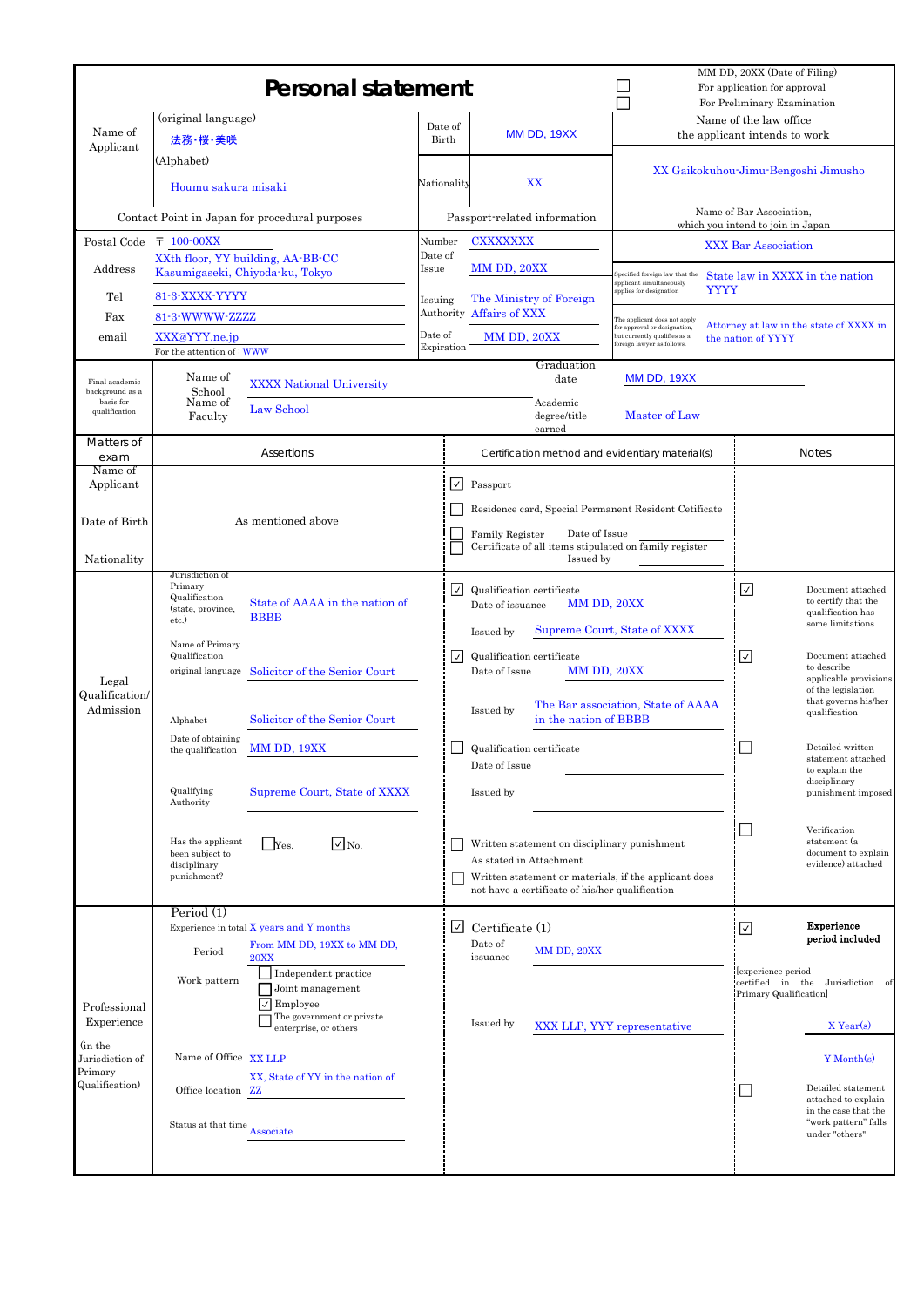|                            | period(2)                                                          |        |                                                                                                                 |                          |                                             |
|----------------------------|--------------------------------------------------------------------|--------|-----------------------------------------------------------------------------------------------------------------|--------------------------|---------------------------------------------|
|                            | Experience in total X years and Y months                           | ☑      | Certificate (2)                                                                                                 | ☑                        | Certificate of                              |
|                            | From MM DD, 20XX to MM DD,<br>Period<br><b>20XX</b>                |        | Date of issuanc MM DD, YYYY                                                                                     |                          | Professional                                |
|                            | Independent practice                                               |        |                                                                                                                 |                          | Experience other<br>than $(1)$ and $(2)$    |
|                            | Work pattern<br>$\sqrt{\ }$ Joint management                       |        |                                                                                                                 |                          |                                             |
| Professional               | Employee<br>The government or private enterprise, or               |        | Issued by<br>WWW LLP, ZZZ representative                                                                        |                          |                                             |
| Experience                 | others                                                             |        |                                                                                                                 |                          |                                             |
| (in the<br>Jurisdiction    | Name of Office XX LLP                                              |        | Other Professional Experience is shown in an                                                                    |                          |                                             |
| of Primary                 | XX, State of YY in the nation of                                   |        | attached document.                                                                                              |                          |                                             |
| Qualification)             | Office location ZZ                                                 |        |                                                                                                                 |                          |                                             |
|                            | Status at that time Partner                                        |        |                                                                                                                 |                          |                                             |
|                            |                                                                    |        |                                                                                                                 |                          |                                             |
|                            | period(3)<br>Experience in total X years and Y months              | $\vee$ | Certificate (3)                                                                                                 | ☑                        | Professional                                |
|                            | From MM DD, 20XX to MM DD,                                         |        |                                                                                                                 |                          | Experience                                  |
|                            | Period<br><b>20XX</b>                                              |        | Date of issuanc MM DD, YYYY                                                                                     |                          | period included                             |
|                            | $\Box$ Independent practice<br>Work pattern                        |        |                                                                                                                 |                          | [as certified in third county(ies)]         |
|                            | $\overline{\smash{\bigtriangledown}}$ Joint management<br>Employee |        |                                                                                                                 |                          |                                             |
|                            | The government or private enterprise, or<br>others                 |        | Issued by<br><b>XX LLP Partner YY</b>                                                                           |                          | Year                                        |
|                            |                                                                    |        |                                                                                                                 |                          |                                             |
| Professional               | Name of Office<br><b>XX LLP</b>                                    |        | Certificate (4)                                                                                                 |                          | Month                                       |
| Experience<br>(in third    | XX, State of YY in the nation of<br>Office location ZZ             |        | Date of issuanc                                                                                                 |                          |                                             |
| jurisdiction(s)            |                                                                    |        |                                                                                                                 |                          | Detailed statement                          |
|                            | Status at that time Partner                                        |        |                                                                                                                 |                          | attached to explain<br>in the case that the |
|                            | period $(4)$                                                       |        | Issued by                                                                                                       |                          | "work pattern" falls<br>under "others"      |
|                            | Experience in total                                                |        |                                                                                                                 |                          |                                             |
|                            | Period                                                             |        | Other Professional Experience is shown in an                                                                    |                          |                                             |
|                            | Independent practice<br>Work pattern                               |        | attached document.                                                                                              | ☑                        | Certificate of<br>Professional              |
|                            | Joint management<br>Employee                                       | $\vee$ | Certificate on qualification, registration, or other<br>lawful activities in a third nation                     |                          | Experience other<br>than $(3)$ and $(4)$    |
|                            | The government or private enterprise, or<br>others                 |        |                                                                                                                 |                          |                                             |
|                            |                                                                    |        | 1) Date of Issue MM DD, YYYY                                                                                    |                          |                                             |
|                            | Name of Office                                                     |        | The Bar association, State of AAAA                                                                              | $\overline{\phantom{a}}$ | Inventory of                                |
|                            | Office location                                                    |        | in the nation of BBBB<br>Issued by<br>2 Date of issue                                                           |                          | Evidence with<br>documents to               |
|                            |                                                                    |        |                                                                                                                 |                          | explain evidence<br>attached                |
|                            | Status at that time                                                |        | Issued by                                                                                                       |                          |                                             |
|                            |                                                                    |        | Written statement or materials, if the applicant does<br>not have a certificate of his/her lawful activities in |                          |                                             |
|                            |                                                                    |        | such third jurisdiction(s)                                                                                      |                          |                                             |
|                            | period(5)                                                          |        |                                                                                                                 |                          |                                             |
|                            | Experience in total X years and Y months                           | $\vee$ | Certificate (5)                                                                                                 | ☑                        | Aggregated                                  |
|                            | From MM DD, 20XX to the present<br>Period                          |        | Date of issuanc MM DD, XXXX                                                                                     |                          | Total in Japan                              |
|                            | $\vee$ Providing labor services                                    |        |                                                                                                                 |                          |                                             |
|                            | Work pattern                                                       |        | XX Gaikokuhou-Jimu-Bengoshi                                                                                     | ☑                        | 1 year                                      |
|                            |                                                                    |        | Jimusho, Partner YY<br>Issued by                                                                                |                          | or                                          |
|                            | Name of Office XX Gaikokuhou-Jimu-Bengoshi Jimusho                 |        |                                                                                                                 | ×                        | Month(s)                                    |
| Professional<br>Experience |                                                                    |        | Certificate (6)                                                                                                 |                          |                                             |
| (In Japan)                 | Office location XX, YY-ku, Tokyo, Japan                            |        | Date of issuance                                                                                                |                          |                                             |
|                            | Employer's name XX Gaikokuhou-Jimu-Bengoshi Jimusho,<br>Partner YY |        | Issued by                                                                                                       |                          |                                             |
|                            | Status at that time Associate                                      |        |                                                                                                                 |                          |                                             |
|                            |                                                                    |        | Other Professional Experience is shown in an                                                                    |                          |                                             |
|                            | period (6)                                                         |        | attached document. If you need to addition.                                                                     |                          |                                             |
|                            | Experience in total<br>Period                                      |        |                                                                                                                 |                          |                                             |
|                            | Providing labor services                                           |        |                                                                                                                 |                          |                                             |
|                            | Work pattern                                                       |        |                                                                                                                 |                          |                                             |
|                            | Name of Office                                                     |        |                                                                                                                 |                          |                                             |
|                            |                                                                    |        |                                                                                                                 |                          |                                             |
|                            | Office location                                                    |        |                                                                                                                 |                          |                                             |
|                            | Employer's name                                                    |        |                                                                                                                 |                          |                                             |
|                            | Status at that time                                                |        |                                                                                                                 |                          |                                             |
|                            |                                                                    |        |                                                                                                                 |                          |                                             |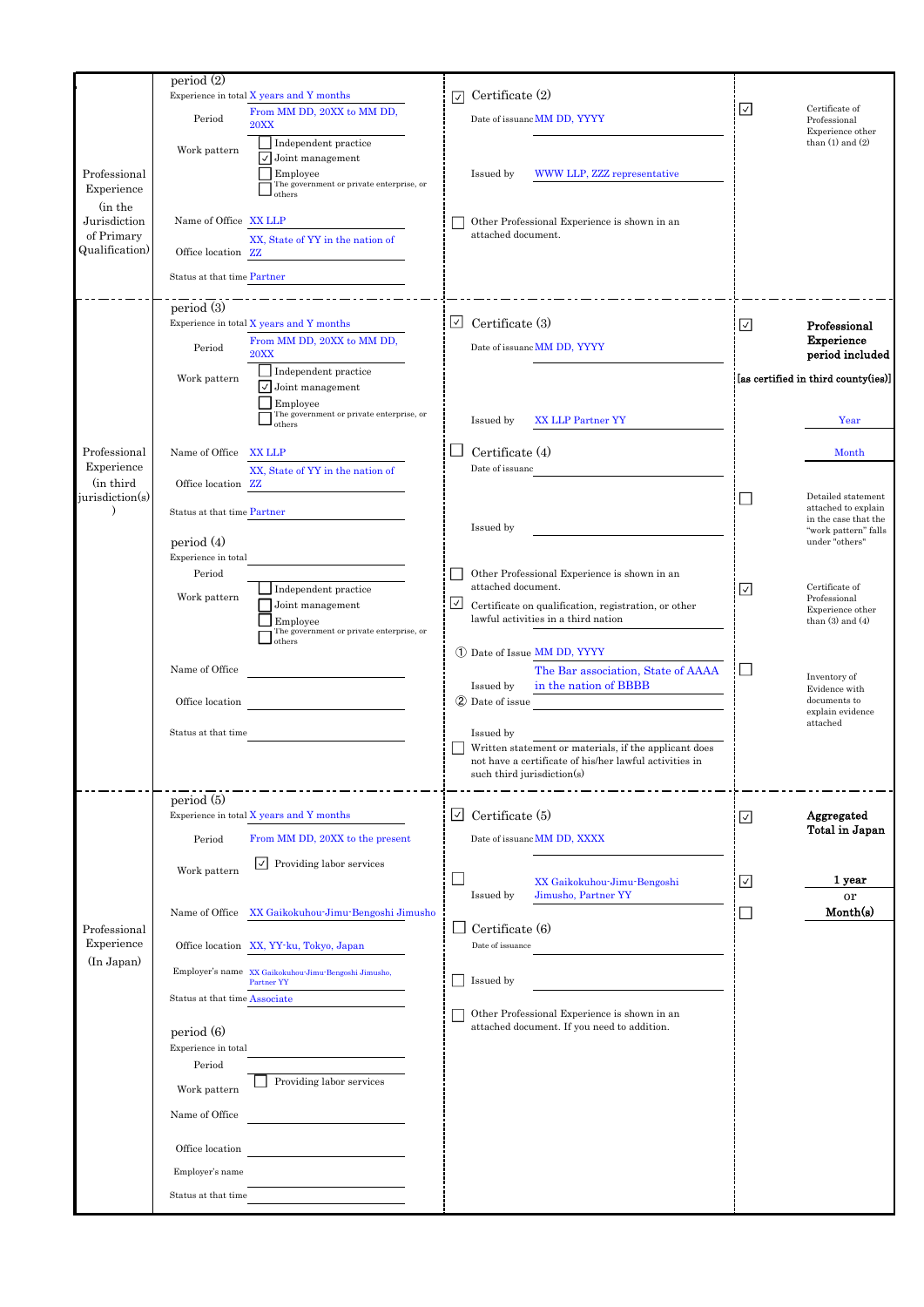| Total Period of<br>Professional<br>Experience               | The total period<br>asserted     | X years and Y months                                                                                                                                                                                                                                                                    |                                    | As evidenced<br>X years and Y months                                                                                                                                                                                                                                                                                                                                                                                                                                                                              |                          |                                                                                                                                                                                                                                                                                                     |
|-------------------------------------------------------------|----------------------------------|-----------------------------------------------------------------------------------------------------------------------------------------------------------------------------------------------------------------------------------------------------------------------------------------|------------------------------------|-------------------------------------------------------------------------------------------------------------------------------------------------------------------------------------------------------------------------------------------------------------------------------------------------------------------------------------------------------------------------------------------------------------------------------------------------------------------------------------------------------------------|--------------------------|-----------------------------------------------------------------------------------------------------------------------------------------------------------------------------------------------------------------------------------------------------------------------------------------------------|
| Grounds for the<br>disqualification                         |                                  |                                                                                                                                                                                                                                                                                         |                                    | The applicant does not fall under any disqualification cause<br>as mentioned in Formats 2, 3, and 4, as attached                                                                                                                                                                                                                                                                                                                                                                                                  |                          |                                                                                                                                                                                                                                                                                                     |
| the will to<br>perform<br>professional<br>duties faithfully |                                  |                                                                                                                                                                                                                                                                                         | $\overline{\mathsf{v}}$            | Document in which he/she pledges (Sworn Statement)<br>(at the time of application for approval)                                                                                                                                                                                                                                                                                                                                                                                                                   |                          |                                                                                                                                                                                                                                                                                                     |
| Activity period                                             | Scheduled activity<br>period     | Indefinite period                                                                                                                                                                                                                                                                       |                                    | The number of days for<br>XXX days<br>scheduled overseas activities                                                                                                                                                                                                                                                                                                                                                                                                                                               | ☑                        | Stay in Japan for<br>more than 180<br>days per year                                                                                                                                                                                                                                                 |
|                                                             | ⊡<br>Employee<br>∣✓∣             | Outline of the employer's office is stated<br>in an attached document.<br>The applicant's business plan and<br>financial basis are stated in the right<br>column.<br>Future activity plan and other special<br>matters<br>As stated in the Attachment.                                  | ∣✓∣<br>⊻<br>$\vert\,$              | Employment contract or other document clearly<br>describing employment conditions.<br>Prepared on MM DD, YYYY<br>XX Gaikokuhou-Jimu-Bengoshi<br>Prepared by Jimusho, Partner YY<br>Lease agreement or other document on securing the<br>office.<br>Prepared on MM DD, YYYY<br>XX Gaikokuhou-Jimu-Bengoshi<br>Prepared by Jimusho, Partner YY<br>Audit report or other document on the employer's<br>financial basis.<br>Prepared on MM DD, YYYY<br>XX Gaikokuhou-Jimu-Bengoshi<br>Prepared by Jimusho, Partner YY | ☑<br>$\sqrt{2}$<br>☑     | Document attached<br>to describe the<br>outline of the office<br>Certificate attached<br>on employment<br>contract, the<br>employer's financial<br>basis, or securing<br>the office.<br>Written oath<br>attached on citing<br>other accompanying<br>document(s) for<br>application for<br>approval. |
| Work pattern                                                | Independent practice<br>$ \vee $ | The applicant's business plan and financial<br>basis are stated in the right column.<br>Location and name of the office<br>XXth floor, YY building, AA-BB-CC<br>Kasumigaseki, Chiyoda-ku, Tokyo<br>ZZZ Gaikokuhou-Jimu-Bengoshi Jimusho                                                 | $\vert \vee \vert$<br>$\checkmark$ | Lease agreement or other document on securing the<br>office.<br>Prepared on MM DD, YYYY<br>MMM Building Co., Ltd. and XX<br>Prepared by Gaikokuhou-Jimu-Bengoshi Jimusho<br>Document on business plan<br>Prepared on MM DD, YYYY                                                                                                                                                                                                                                                                                  | ⊡<br>☑                   | Document attached<br>to explain secure of<br>the office (a written<br>contract etc.)<br>Document attached<br>on business plan                                                                                                                                                                       |
|                                                             | ∣✓∣                              | Estimated annual operating cost for the<br>office<br><b>JPY</b><br>AA,000,000<br>Future activity plan and other special<br>matters<br>As stated in the Attachment.                                                                                                                      |                                    | Prepared by AAA, Representative<br>Document on incorporation (start-up) funds and other<br>financial basis<br>Prepared on MM DD, YYYY<br>Prepared by National GGG Bank<br>Outline of The certificate of deposit, about C<br>Certification million \$                                                                                                                                                                                                                                                              | ☑                        | Document on<br>incorporation (start-<br>up) funds attached                                                                                                                                                                                                                                          |
|                                                             | ∣✓<br>∣✓                         | Joint management/Foreign law joint enterprise<br>(Please circle the applicable one.)<br>The applicant's business plan and financial<br>basis are stated in the right column.<br>Location and name of the office<br>XXth floor, YY building, AA-BB-CC<br>Kasumigaseki, Chiyoda-ku, Tokyo | ∣✓<br>$\checkmark$                 | Written agreement or other document describing joint management's (or<br>foreign law joint enterprise's) contract terms<br>Prepared on MM DD, YYYY<br>AAA, Representative and all others<br>Prepared by partner<br>Lease agreement or other document on securing the<br>office.                                                                                                                                                                                                                                   | $\overline{\mathcal{S}}$ | Written agreement or<br>other document attached<br>to certify the joint<br>management's (or foreign<br>law joint<br>enterprise's)conditions,<br>such as distribution of<br>revenues and<br>expenditures (contract,<br>etc.)                                                                         |
|                                                             | I√                               | ZZZ Gaikokuhou-Jimu-Bengoshi Jimusho<br>Estimated annual operating cost for the<br>office<br><b>JPY</b><br>AA,000,000<br>other special matters                                                                                                                                          | $\vee$                             | Prepared on MM DD, YYYY<br>MMM Building Co., Ltd. and XX<br>Prepared by Gaikokuhou-Jimu-Bengoshi Jimusho<br>Document on incorporation (start-up) funds and other<br>financial basis<br>Prepared on MM DD, YYYY                                                                                                                                                                                                                                                                                                    | ☑                        | Document attached<br>to explain securing<br>the office (a written<br>contract etc.) and<br>document on<br>incorporation (start-<br>up) funds attached                                                                                                                                               |
|                                                             |                                  | As stated in the Attachment.                                                                                                                                                                                                                                                            |                                    | Prepared by JJJ Bank                                                                                                                                                                                                                                                                                                                                                                                                                                                                                              | ☑                        | Document on other<br>special matters<br>attached                                                                                                                                                                                                                                                    |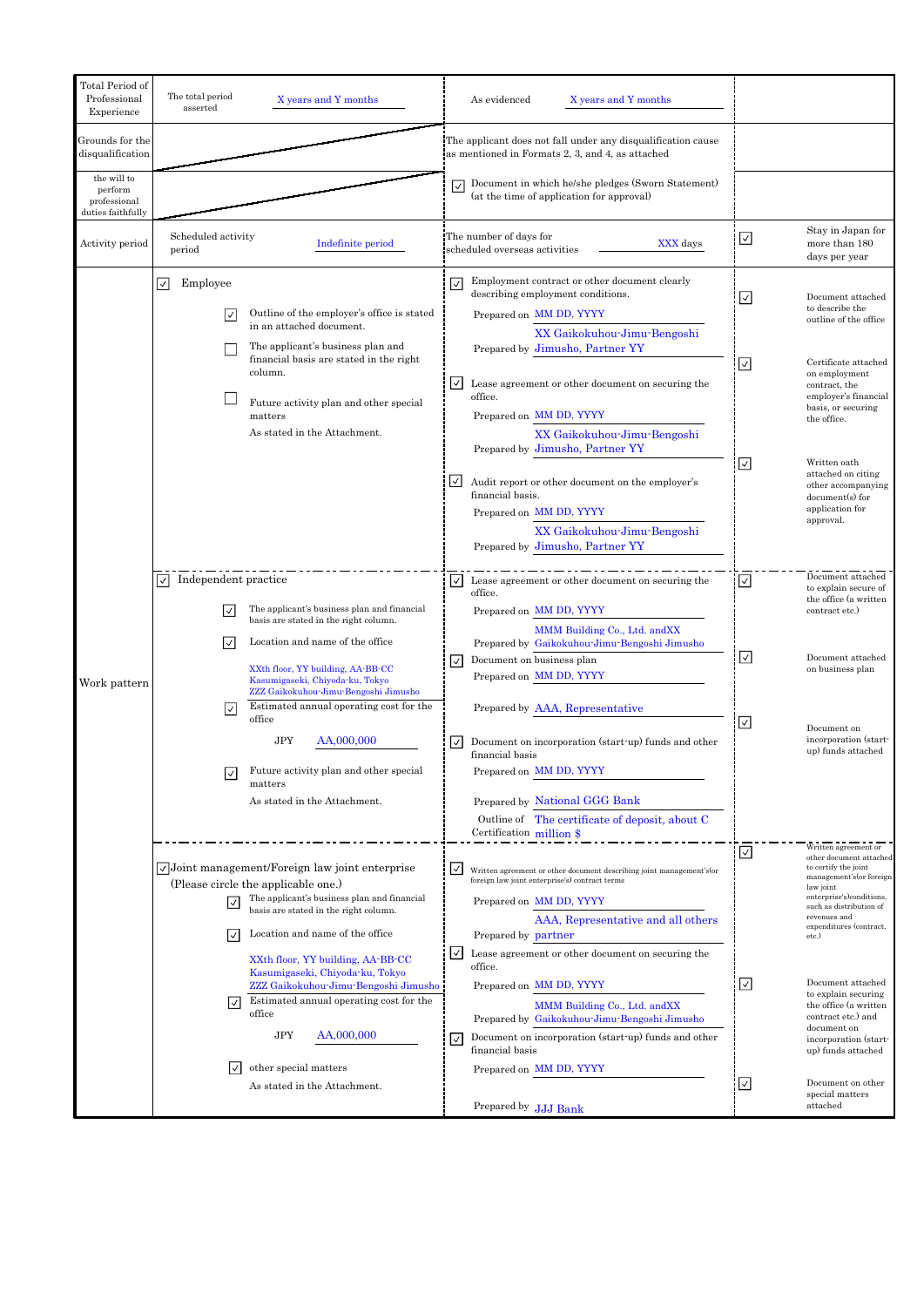|                                           | $\checkmark$                                                                                                                                                                                                                    | Others         |                                                                                                                                                       | The applicant works for a certain<br>company and only engages in legal affairs                                                                                                                                                                                        | $\checkmark$                                                                               | Employment contract or other document clearly<br>describing employment conditions.<br>Prepared on MM DD, YYYY                                    | $\overline{\mathsf{S}}$                      | Certificate attached<br>on employment<br>contract, the<br>employer's financial                |  |
|-------------------------------------------|---------------------------------------------------------------------------------------------------------------------------------------------------------------------------------------------------------------------------------|----------------|-------------------------------------------------------------------------------------------------------------------------------------------------------|-----------------------------------------------------------------------------------------------------------------------------------------------------------------------------------------------------------------------------------------------------------------------|--------------------------------------------------------------------------------------------|--------------------------------------------------------------------------------------------------------------------------------------------------|----------------------------------------------|-----------------------------------------------------------------------------------------------|--|
|                                           |                                                                                                                                                                                                                                 |                | $\checkmark$                                                                                                                                          | for such company.<br>Establish your own office while working<br>for the legal affairs section in a company                                                                                                                                                            |                                                                                            | EEEE, President & CEO, FFFF<br>Prepared by Co., Ltd.                                                                                             | $\overline{\vee}$                            | basis<br>Document attached<br>to explain securing<br>the office (a written                    |  |
| Work pattern                              |                                                                                                                                                                                                                                 |                |                                                                                                                                                       | Other                                                                                                                                                                                                                                                                 | ∣✓                                                                                         | Document on incorporation (start-up) funds and other<br>financial basis                                                                          |                                              | contract etc.) and<br>document on<br>incorporation (start-<br>up) funds attached              |  |
|                                           |                                                                                                                                                                                                                                 |                |                                                                                                                                                       | Location and name of the office                                                                                                                                                                                                                                       |                                                                                            | Prepared on MM DD, YYYY<br>GGGG, CPA at HHH Accounting<br>Prepared by Office                                                                     |                                              |                                                                                               |  |
|                                           |                                                                                                                                                                                                                                 |                |                                                                                                                                                       | other special matters                                                                                                                                                                                                                                                 | ∣✓                                                                                         | Document on business plan or other work patterns<br>regarding arrangement<br>Prepared on MM DD, YYYY                                             | ☑                                            | Document attached<br>regarding any other<br>work patterns<br>arrangement                      |  |
|                                           |                                                                                                                                                                                                                                 |                |                                                                                                                                                       | As stated in the attached document(s)                                                                                                                                                                                                                                 |                                                                                            | KKK, Legal Affairs Department,<br>Prepared by MMM Co., Ltd.                                                                                      |                                              |                                                                                               |  |
|                                           |                                                                                                                                                                                                                                 | $\Box$ Address |                                                                                                                                                       | XXth floor, Apartment YYY, 1-2-3<br>ZZZ, Minato-ku, Tokyo                                                                                                                                                                                                             | ∣✓                                                                                         | Lease agreement or other document on securing the<br>residence<br>Prepared on MM DD, YYYY                                                        | $\overline{\vee}$                            | Lease agreement or<br>other document on<br>securing the<br>residence; attached                |  |
| Residence                                 |                                                                                                                                                                                                                                 | As attached    |                                                                                                                                                       | $\sqrt{\phantom{a}}$ Method of securing your residence                                                                                                                                                                                                                |                                                                                            | NNN Real Estate Corporation and XX<br>Prepared by Gaikokuhou-Jimu-Bengoshi Jimusho,<br>000                                                       |                                              | Document attached<br>to guarantee                                                             |  |
|                                           |                                                                                                                                                                                                                                 |                |                                                                                                                                                       |                                                                                                                                                                                                                                                                       |                                                                                            | Document guaranteeing scheduled securing the<br>residence<br>Prepared on                                                                         |                                              | secureing your<br>residence                                                                   |  |
|                                           |                                                                                                                                                                                                                                 |                |                                                                                                                                                       |                                                                                                                                                                                                                                                                       |                                                                                            | Guaranteed by<br>Other certificates<br>Prepared on                                                                                               | $\Box$                                       | Document attached<br>to certify any other<br>relevant matter                                  |  |
|                                           |                                                                                                                                                                                                                                 |                |                                                                                                                                                       |                                                                                                                                                                                                                                                                       |                                                                                            | Guaranteed by                                                                                                                                    |                                              |                                                                                               |  |
|                                           |                                                                                                                                                                                                                                 |                |                                                                                                                                                       | The applicant has the insurance/guarantee for<br>compensating for possible damages as follows.<br>$\sqrt{\ }$ Domestic professional liability insurance<br>Lawyer's liability insurance by the<br>applicant personally<br>$\sqrt{\ }$ Insurance by applicant's office | ∣✓∣                                                                                        | Document certifying the ability for compensation for<br>damages<br>Prepared on MM DD, YYYY<br>XXX LLP, QQQ representative<br>Prepared by partner | $\overline{\vee}$<br>$\overline{\mathsf{S}}$ | Copy of certificate<br>attached to describe<br>the insurance<br>coverage<br>Document attached |  |
| Professional<br>Liability<br>Compensation |                                                                                                                                                                                                                                 |                | Guarantee of domestic office in Japan<br>Document certifying the office's assets<br>Certificate issued by C.P.A.<br>The office's latest Balance Sheet | $\mathsf{I}\mathsf{I}$                                                                                                                                                                                                                                                | Document certifying the ability for compensation for<br>damages<br>Prepared on MM DD, YYYY |                                                                                                                                                  | to certify any other<br>relevant matter      |                                                                                               |  |
| the ability to<br>compensate for          |                                                                                                                                                                                                                                 |                |                                                                                                                                                       | $\sqrt{\ }$ Insurance/guarantee of law firm in the home<br>nation / Foreign headquarter<br>$\vee$ Document certifying the office's assets                                                                                                                             |                                                                                            | Prepared by RRR, CPA at SSS Accounting Office                                                                                                    |                                              |                                                                                               |  |
| damages                                   |                                                                                                                                                                                                                                 |                | $ \vee $                                                                                                                                              | $\boxed{\checkmark}$ Certificate issued by C.P.A.<br>The headquarters' latest balance sheet                                                                                                                                                                           | ∣✓∣                                                                                        | Document certifying the ability for compensation for<br>damages<br>Prepared on MM DD, YYYY                                                       |                                              |                                                                                               |  |
|                                           |                                                                                                                                                                                                                                 |                |                                                                                                                                                       | Other certification method<br>Written statement on professional<br>liability compensation for damages                                                                                                                                                                 |                                                                                            | XX Gaikokuhou-Jimu-Bengoshi<br>Prepared by Jimusho, TTT representative                                                                           |                                              |                                                                                               |  |
| Reciprocity<br>principle                  |                                                                                                                                                                                                                                 | member state?  |                                                                                                                                                       | Is the Jurisdiction of Primary Qualification a WTO<br>Yes<br>NO                                                                                                                                                                                                       |                                                                                            | Document certifying the reciprocity in the case that<br>the jurisdiction is not a member state of WTO                                            |                                              |                                                                                               |  |
|                                           | I hereby provide my personal statement as mentioned above. Evidentiary materials that serve as proof for the descriptions herein are stated<br>in the corresponding columns and are true and correct.<br>Signature<br>Applicant |                |                                                                                                                                                       |                                                                                                                                                                                                                                                                       |                                                                                            |                                                                                                                                                  |                                              |                                                                                               |  |
|                                           |                                                                                                                                                                                                                                 | Date           |                                                                                                                                                       | MM DD, YYYY<br>Name in full<br>(Print)                                                                                                                                                                                                                                |                                                                                            |                                                                                                                                                  |                                              |                                                                                               |  |
|                                           |                                                                                                                                                                                                                                 |                |                                                                                                                                                       |                                                                                                                                                                                                                                                                       |                                                                                            |                                                                                                                                                  |                                              |                                                                                               |  |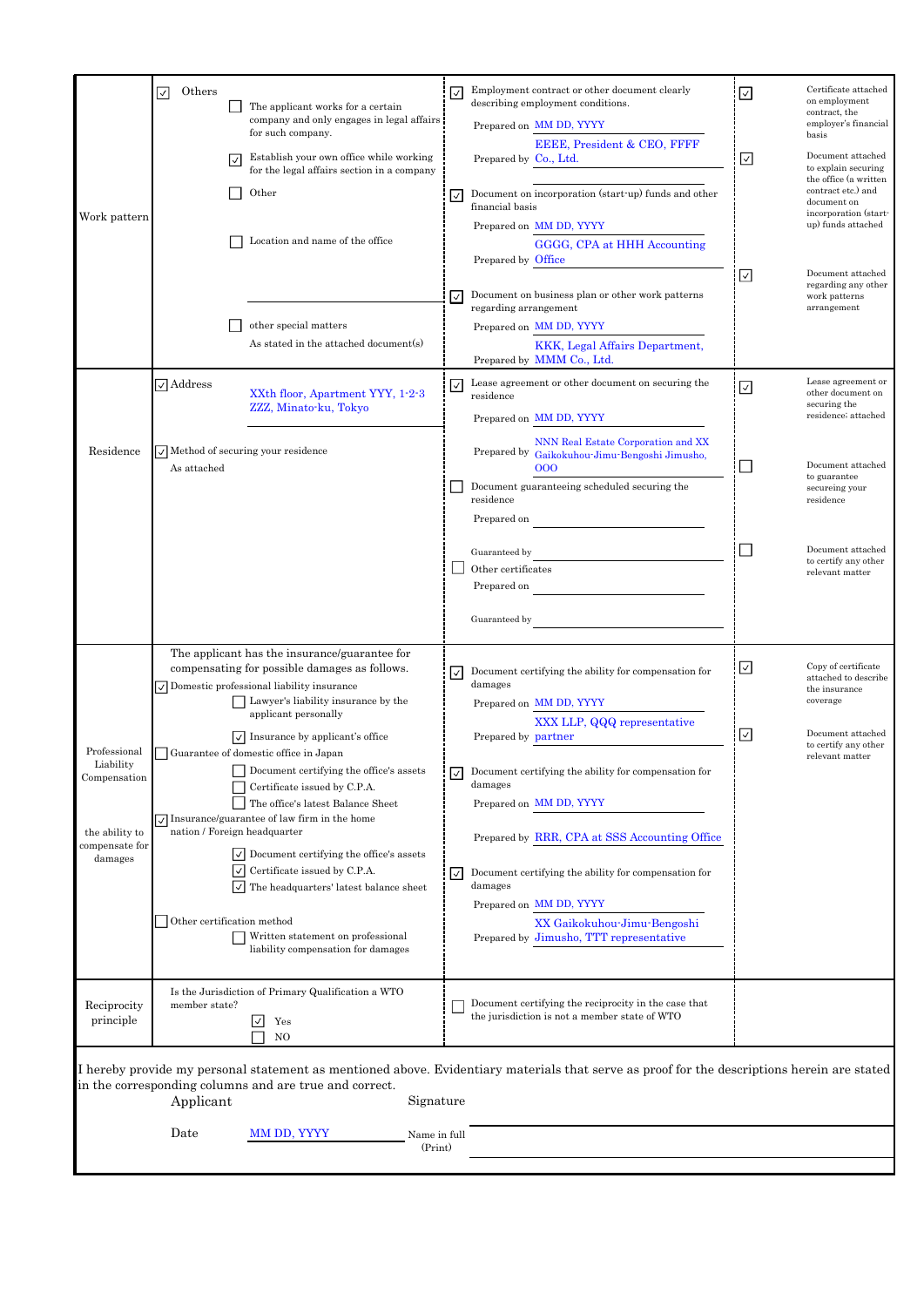別記様式第五号(第十三条関係) (Appended Form No.5 / Article 13 of the Regulation)

| 指 定 申 請 書<br>(Application for Designation)                                                                                                                                                              |                                                                                                                                                                    |        |        |                                          | 写真<br>(Photograph)        |                                             |  |
|---------------------------------------------------------------------------------------------------------------------------------------------------------------------------------------------------------|--------------------------------------------------------------------------------------------------------------------------------------------------------------------|--------|--------|------------------------------------------|---------------------------|---------------------------------------------|--|
| 法務大臣 殿 ( To the Minister of Justice )                                                                                                                                                                   |                                                                                                                                                                    |        |        |                                          |                           | $(4 \text{ cm} \times 3 \text{ cm})$        |  |
|                                                                                                                                                                                                         | (Name in full)                                                                                                                                                     |        |        |                                          | 申請前6箇月以内に撮影し<br>たものであること。 |                                             |  |
|                                                                                                                                                                                                         | (原<br>語) Original language                                                                                                                                         |        |        |                                          |                           | Taken within 6 months<br>before application |  |
| 氏                                                                                                                                                                                                       | <u>法務・桜・美咲</u><br>(ローマ字) <mark>Roman alphabet</mark>                                                                                                               |        |        |                                          |                           |                                             |  |
| 名                                                                                                                                                                                                       | houmu · sakura · misaki<br>(カタカナ) Katakana (Japanese phonogram)                                                                                                    |        |        |                                          |                           |                                             |  |
|                                                                                                                                                                                                         | ホウム・サクラ・ミサキ                                                                                                                                                        |        |        |                                          | 性<br>別                    | 男<br>Male<br>$\perp$<br>☑<br>女<br>Female    |  |
|                                                                                                                                                                                                         | (Nationality /<br>(Date of Birth)<br>生<br>Citizenship)                                                                                                             |        | 出      | (Place of Birth)                         |                           |                                             |  |
| 国<br>籍                                                                                                                                                                                                  | 年<br>19YY 年<br><b>MM</b><br>月<br><b>DD</b><br>日<br>月<br>OOO<br>$(year)$ (month) (day)<br><b>H</b>                                                                  |        | 生<br>地 |                                          |                           | 000000000                                   |  |
|                                                                                                                                                                                                         |                                                                                                                                                                    |        |        |                                          |                           | (City, State, Country / Federation)<br>収入印紙 |  |
|                                                                                                                                                                                                         | (Present address)                                                                                                                                                  |        |        |                                          |                           | Revenue                                     |  |
|                                                                                                                                                                                                         | (原<br>語) Original language                                                                                                                                         |        |        |                                          |                           | Stamp                                       |  |
| 住                                                                                                                                                                                                       | 東京都千代田区霞が関 1-1-1 ○○ビル××階△△号室                                                                                                                                       |        |        |                                          |                           | 消印しないこと                                     |  |
| 所                                                                                                                                                                                                       | $(\Box \neg \neg \Diamond \nexists)$ Roman alphabet<br>OObuilding $\times$ $\times$ Fl. Room No. $\triangle \triangle$ , 1-1-1 Kasumigaseki, Chiyoda-<br>ku, Tokyo |        |        |                                          |                           |                                             |  |
|                                                                                                                                                                                                         | (カタカナ) Katakana (Japanese phonogram)<br>トウキョウトチヨダクカスミガセキ△△-△△-△△ ○○ビル××カイ△△ゴ<br>ウシツ                                                                                |        |        |                                          |                           |                                             |  |
| 原                                                                                                                                                                                                       | (Jurisdiction of primary qualification)                                                                                                                            |        |        | (Laws of a specified foreign             |                           |                                             |  |
| 資<br>格<br>国                                                                                                                                                                                             | 000000<br>jurisdiction for designation)<br>(State, Country / Federation)                                                                                           |        |        |                                          |                           |                                             |  |
|                                                                                                                                                                                                         | (Category)                                                                                                                                                         |        |        | 000000                                   |                           |                                             |  |
|                                                                                                                                                                                                         | ☑ 法第16条第1項第1号による指定の申請<br>Application for designation pursuant to the                                                                                               | 特<br>定 |        | (State, Country / Federation)            |                           |                                             |  |
| 申                                                                                                                                                                                                       | 外<br>provisions of Article 16, paragraph (1), item (i) of the                                                                                                      |        |        |                                          |                           |                                             |  |
| 請<br>区                                                                                                                                                                                                  | Act                                                                                                                                                                | 国<br>法 |        | において効力を有し、又<br>は有した法                     |                           |                                             |  |
| 分                                                                                                                                                                                                       | 法第16条第1項第2号による指定の申請<br>Application for designation pursuant to the                                                                                                 |        |        | The laws which are or                    |                           |                                             |  |
|                                                                                                                                                                                                         | provisions of Article 16, paragraph (1), item (ii) of                                                                                                              |        |        | were in effect in a<br>specified foreign |                           |                                             |  |
|                                                                                                                                                                                                         | the Act                                                                                                                                                            |        |        | jurisidiction                            |                           |                                             |  |
|                                                                                                                                                                                                         | 私は、上記の特定外国法について、外国弁護士による法律事務の取扱いに関する特別措<br> 置法第16条第1項の規定による指定を受けたいので、同法施行規則に定める書類を添え<br>て申請をします。                                                                   |        |        |                                          |                           |                                             |  |
| Regarding the above laws of the specified foreign jurisidiction, I hereby file an application for<br>designation pursuant to the provisions of Article 16, paragraph (1) of the Act on Special Measures |                                                                                                                                                                    |        |        |                                          |                           |                                             |  |
| concerning the Handling of Legal Services by Foreign Lawyers (the "Act") with documents required<br>by the Regulation for Enforcement of the Act.                                                       |                                                                                                                                                                    |        |        |                                          |                           |                                             |  |
|                                                                                                                                                                                                         |                                                                                                                                                                    |        |        |                                          |                           |                                             |  |
|                                                                                                                                                                                                         | 担<br>当<br>官<br>Officer in charge                                                                                                                                   |        |        |                                          |                           |                                             |  |
|                                                                                                                                                                                                         |                                                                                                                                                                    |        |        |                                          |                           |                                             |  |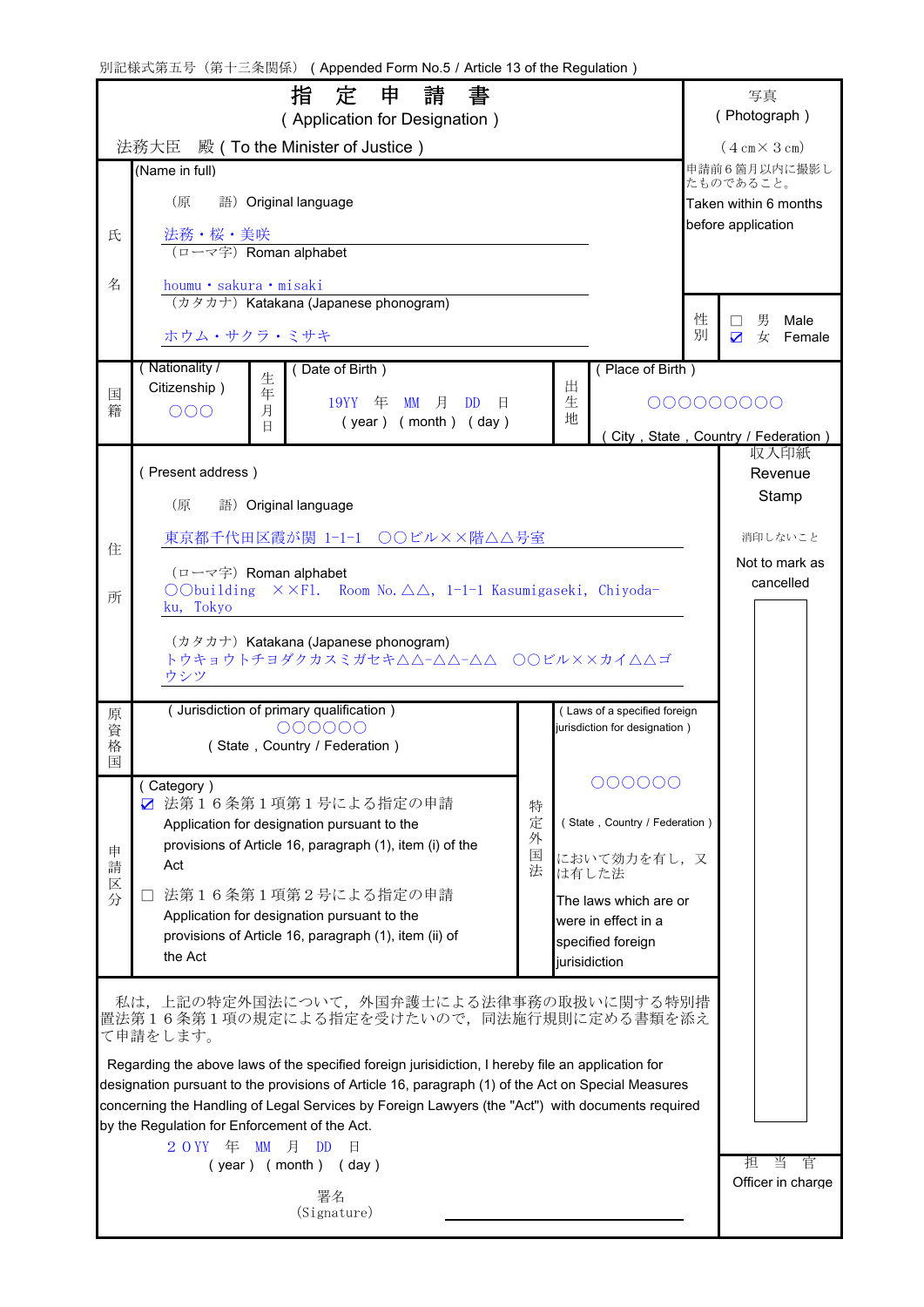To: Minister of Justice

With regard to the professional experience of Mr./Ms. xx, I, xx (name), xx (position) at xx office located in xx, verify the following:

Mr./Ms. xx worked as xx (position in the workplace) at xx office located in xx for the period between (date) and (date), and provided legal services such as xx and xx (contents of the legal services) in the fields of xx and xx in accordance with the laws of xxxx (jurisdiction).

(Date)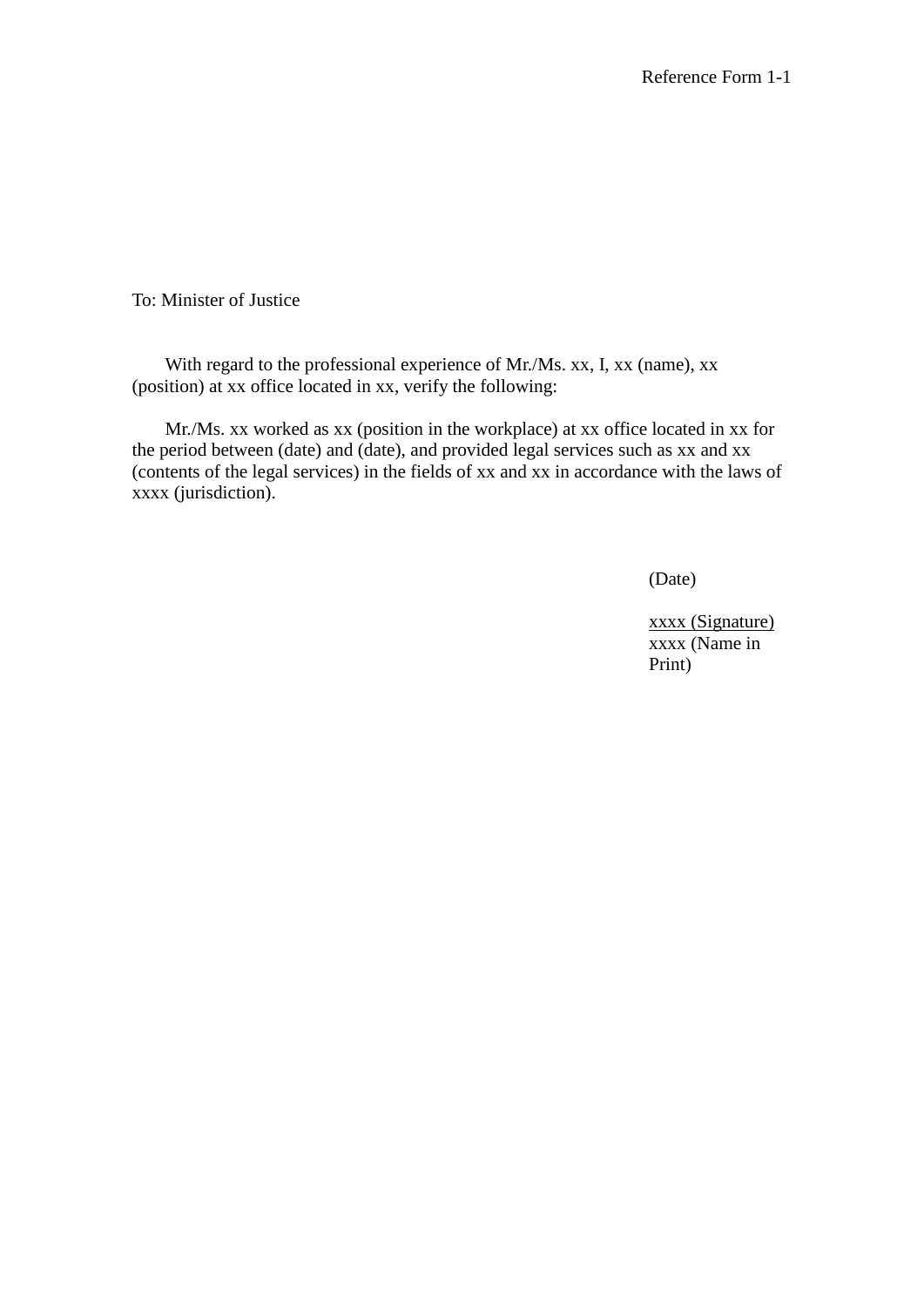To: Minister of Justice

With regard to the professional experience of Mr./Ms. xx, I, xx (name), xx (position) at xx registered foreign lawyer firm (xx law firm, xx legal professional corporation, or xx registered foreign lawyer corporation) located in xx, verify the following:

Mr./Ms. xx worked as xx (position in the workplace) at xx registered foreign lawyer firm (xx law firm, xx legal professional corporation, or xx registered foreign lawyer corporation) located in xx for the period between (date) and (date), and provided services to the registered foreign lawyer (Bengoshi, legal professional corporation, or registered foreign lawyer corporation) as his/her employer in the fields of xx and xx in accordance with the laws of xxxx (jurisdiction).

During the period above, Mr./Ms. xx did not provide legal services to clients.

(Date)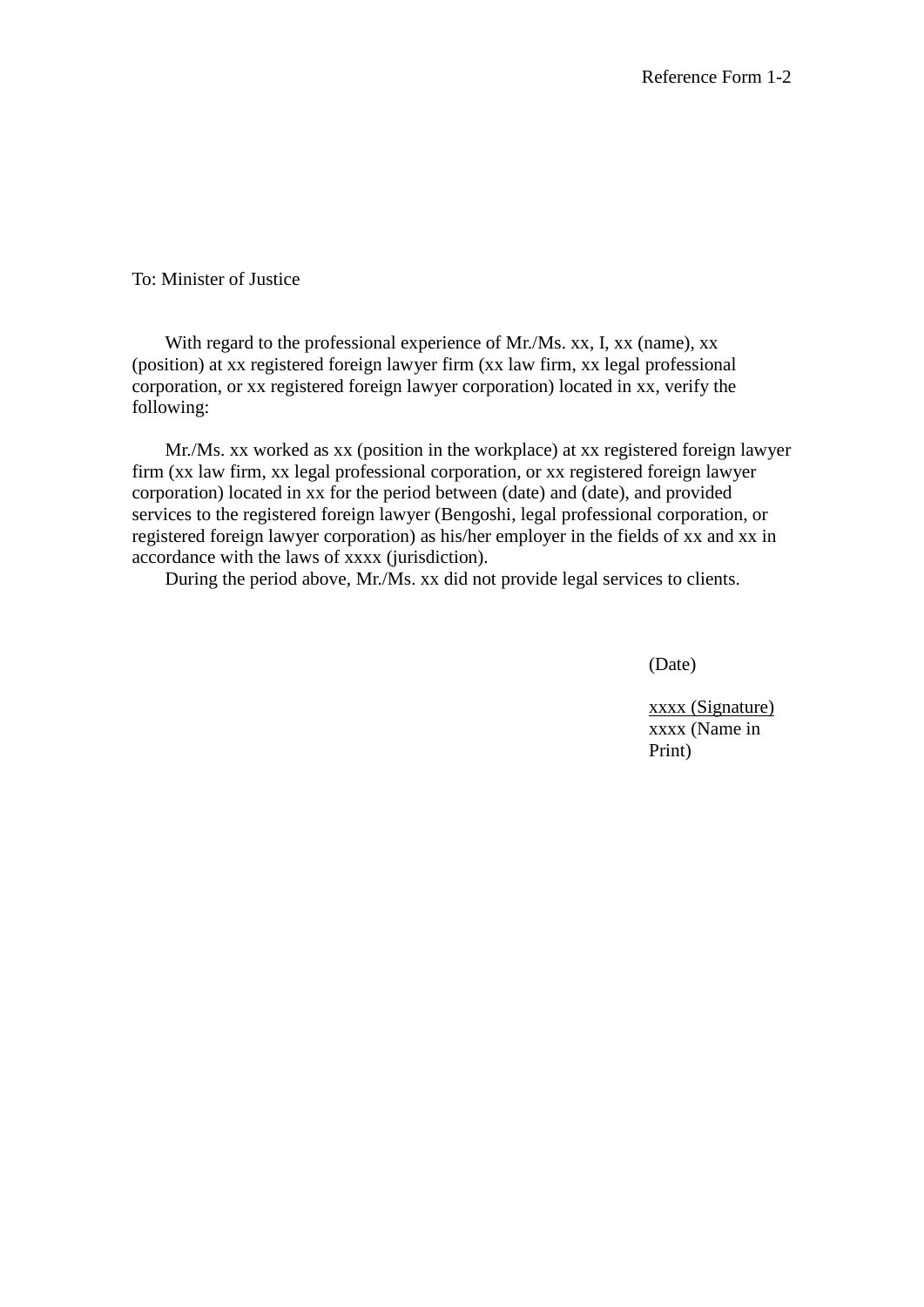#### **Statement on provision of services in Japan**

To: Minister of Justice

I worked at xxxx registered foreign lawyer firm (xx law firm, xx legal professional corporation, or xx registered foreign lawyer corporation) for the periods between (date) and (date), and between (date) and (date).

During the periods above, I provided services to the registered foreign lawyer (Bengoshi, legal professional corporation, or registered foreign lawyer corporation) as my employer at the firm based on my knowledge of the laws of xxxx (jurisdiction), and did not provide legal services to clients.

(Date)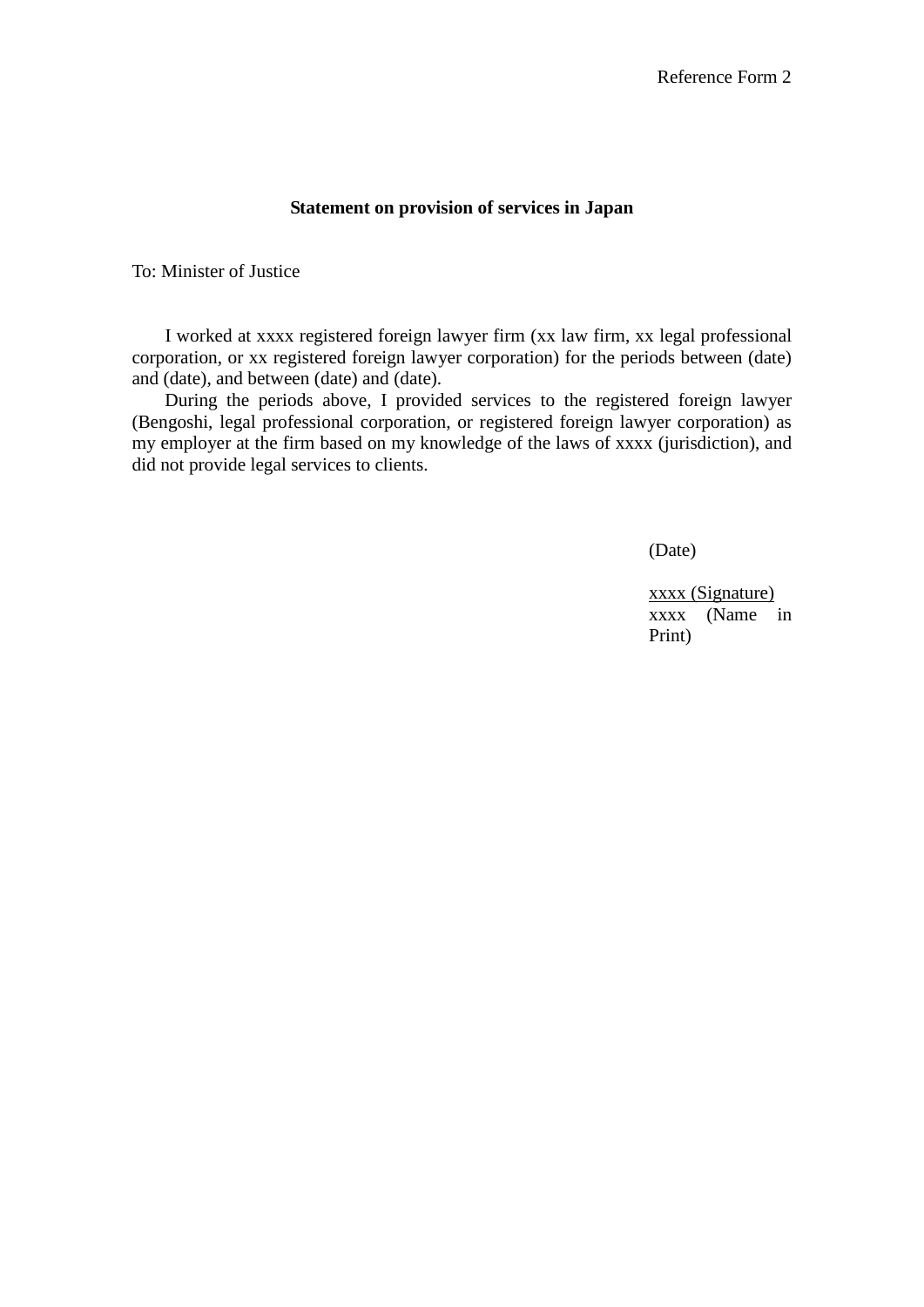#### **Statement on past registration**

To: Minister of Justice

I carried out activities as a registered foreign lawyer registered on the registered foreign lawyer list for the period between (date) and (date).

As a document certifying such fact, I submit a "Notice to cancel registration from the registered foreign lawyer list" as of (date), as attached.

(Date)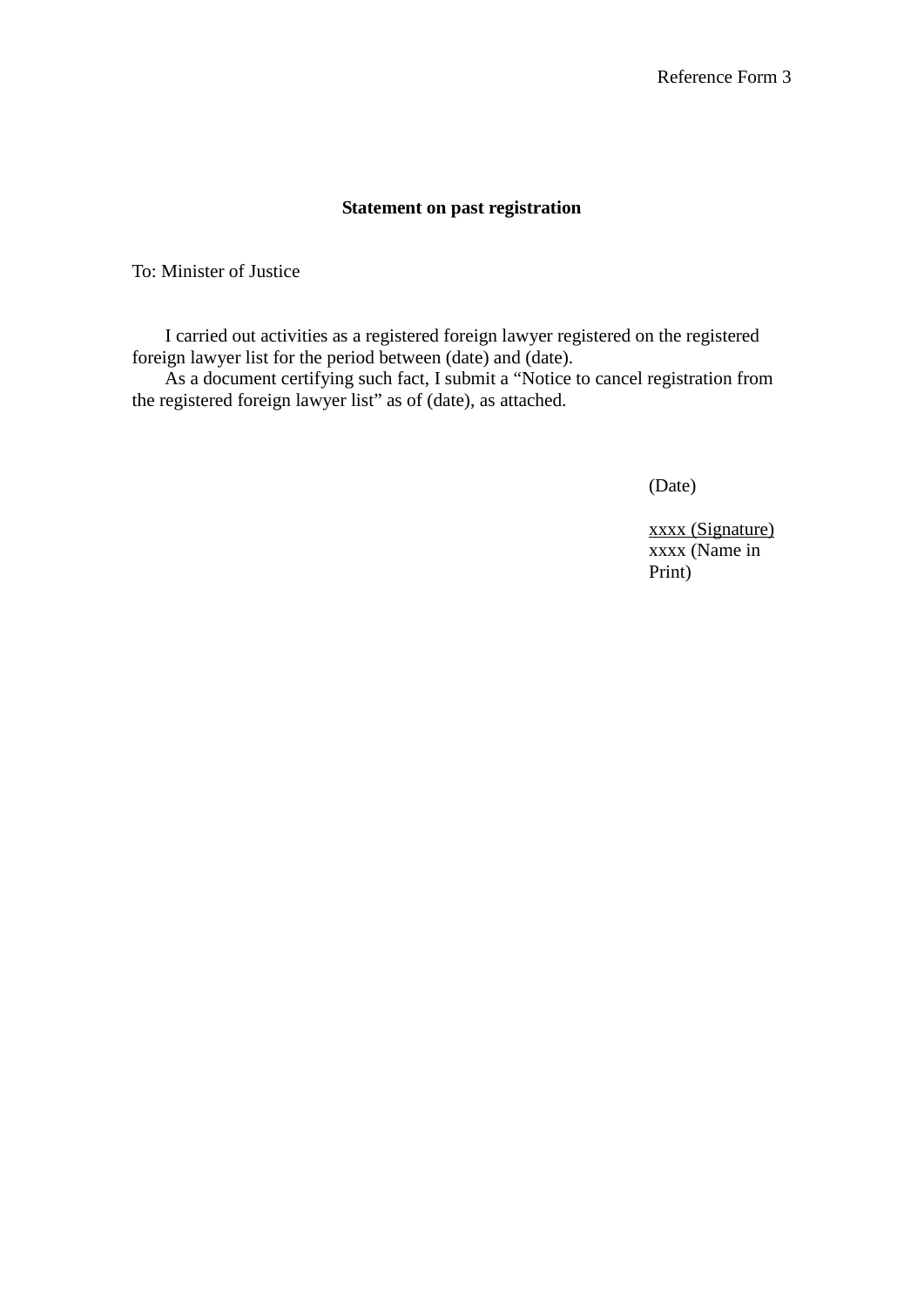#### Business plan

- 1 Fields of activities
	- (e.g.) I will provide xx with legal services related to the xx Act for cases in the fields of xx and xx to the extent that Article 3 of the Act on Special Measures concerning the Handling of Legal Services by Foreign Lawyers allows.
- 2 Scheduled period of activities (e.g. 1) From (date) to (date) (e.g. 2) No specific period
- 3 Location of the firm (e.g.) x-x-x, xx-machi, xx-ku, Tokyo xxx-xxxx (zip code)
- 4 (Planned) Name of the firm (e.g.) xx registered foreign lawyer firm
- 5 Structure of the firm
	- (e.g.) At present, there is no plan to employ any Bengoshi or registered foreign lawyer and business will be started only by the registered foreign lawyer (applicant). There is a plan to recruit a clerk several months later.
- 6 Management plan of the firm
	- (e.g.) I have prepared about xxx thousand yen as my own resources. For any period when the costs are expected to exceed the revenue, such resources will be applied. I have also prepared xxx thousand yen deposited in xx as my own additional resources just in case, although business will be in the black after a certain period. I consider that the costs required until business becomes stable can be sufficiently covered by these resources.

| Costs to establish the firm:                 | Approx. xxx thousand yen |  |  |  |  |  |
|----------------------------------------------|--------------------------|--|--|--|--|--|
| Estimated monthly costs to operate the firm: |                          |  |  |  |  |  |
| Total costs                                  | Approx. xxx thousand yen |  |  |  |  |  |
| (Breakdown)                                  |                          |  |  |  |  |  |
| Office rent                                  | Approx. xxx thousand yen |  |  |  |  |  |
| Other costs (including bar association fee)  | Approx. xxx thousand yen |  |  |  |  |  |
|                                              |                          |  |  |  |  |  |

(Date)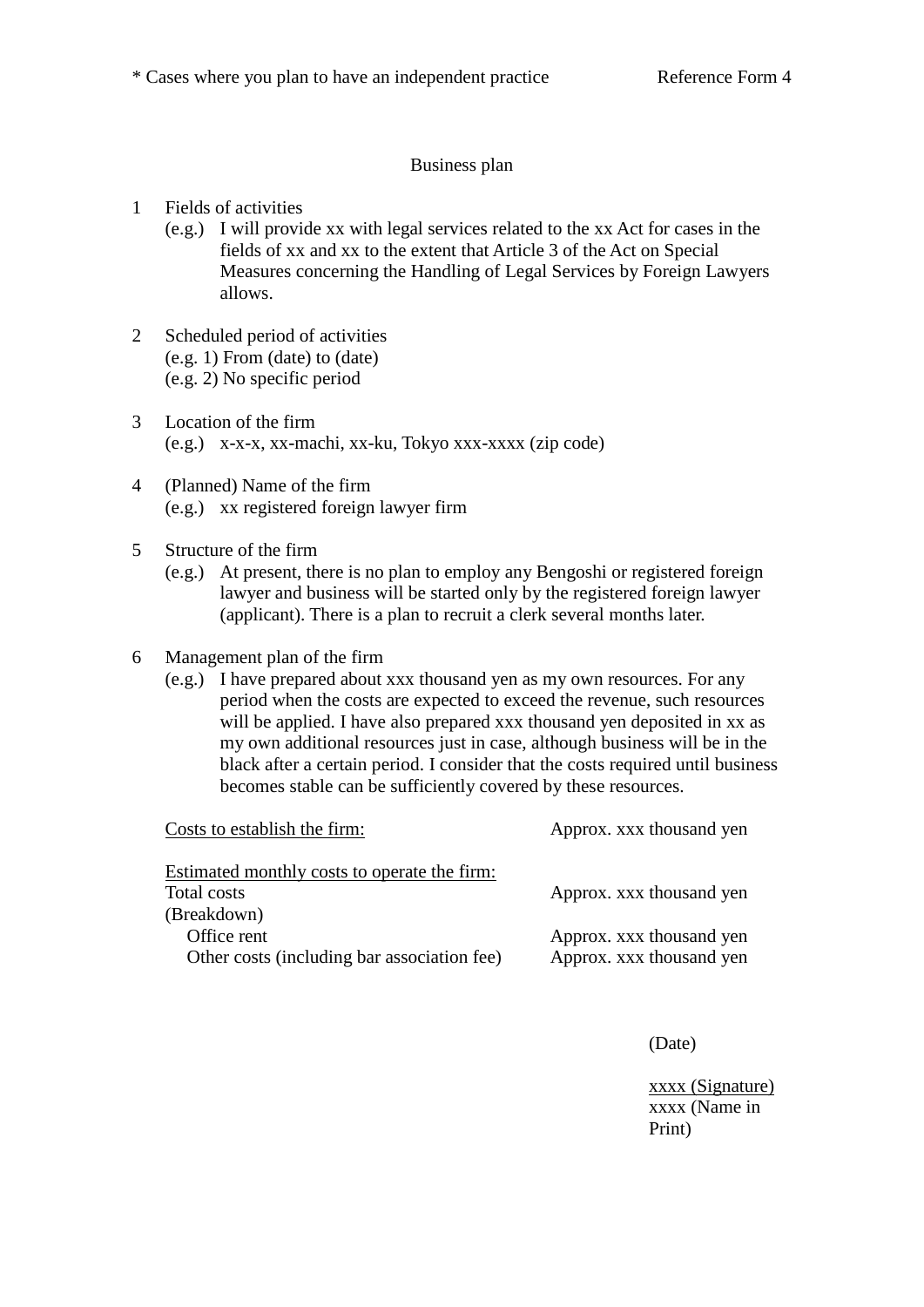Cases where you plan to have an independent practice with support from a law firm in your home jurisdiction

#### Business plan

#### 1 Fields of activities

- (e.g.) I will provide xx with legal services related to the xx Act for cases in the fields of xx and xx to the extent that Article 3 of the Act on Special Measures concerning the Handling of Legal Services by Foreign Lawyers allows.
- 2 Scheduled period of activities (e.g. 1) From (date) to (date) (e.g. 2) No specific period
- 3 Location of the firm (e.g.) x-x-x, xx-machi, xx-ku, Tokyo xxx-xxxx (zip code)
- 4 (Planned) Name of the firm (e.g.) xx registered foreign lawyer firm

#### 5 Structure of the firm

- (e.g.) (1) Members of the firm (excluding you)
	- xxxx registered foreign lawyer (partner)
	- xxxx registered foreign lawyer (partner)
	- xxxx registered foreign lawyer (employed associate)
	- xxxx foreign lawyer (employed associate)
		- (or the number of foreign lawyers to be employed: )
	- xxxx Bengoshi (employed associate)
		- (or the number of Bengoshi to be employed: )
	- (2) Clerks Plan to employ several clerks

#### 6 Management plan of the firm

(e.g.) The following costs, including costs to establish xx registered foreign lawyer firm, will be covered by resources provided by xx (name of the business entity you belong to) for one year after the establishment. It can be considered that the operation costs of xx registered foreign lawyer firm and other costs will be sufficiently covered by registered foreign lawyers belonging to the firm within one year after the establishment. If the remuneration from activities carried out by registered foreign lawyers belonging to the firm is not sufficient to cover the costs, such costs will be covered by resources provided by xx (name of the business entity you belong to).

| Costs to establish the firm:                 | Approx. xxx thousand yen |  |  |  |
|----------------------------------------------|--------------------------|--|--|--|
| Estimated monthly costs to operate the firm: |                          |  |  |  |
| Total costs                                  | Approx. xxx thousand yen |  |  |  |
| (Breakdown)                                  |                          |  |  |  |
| Office rent                                  | Approx. xxx thousand yen |  |  |  |
|                                              |                          |  |  |  |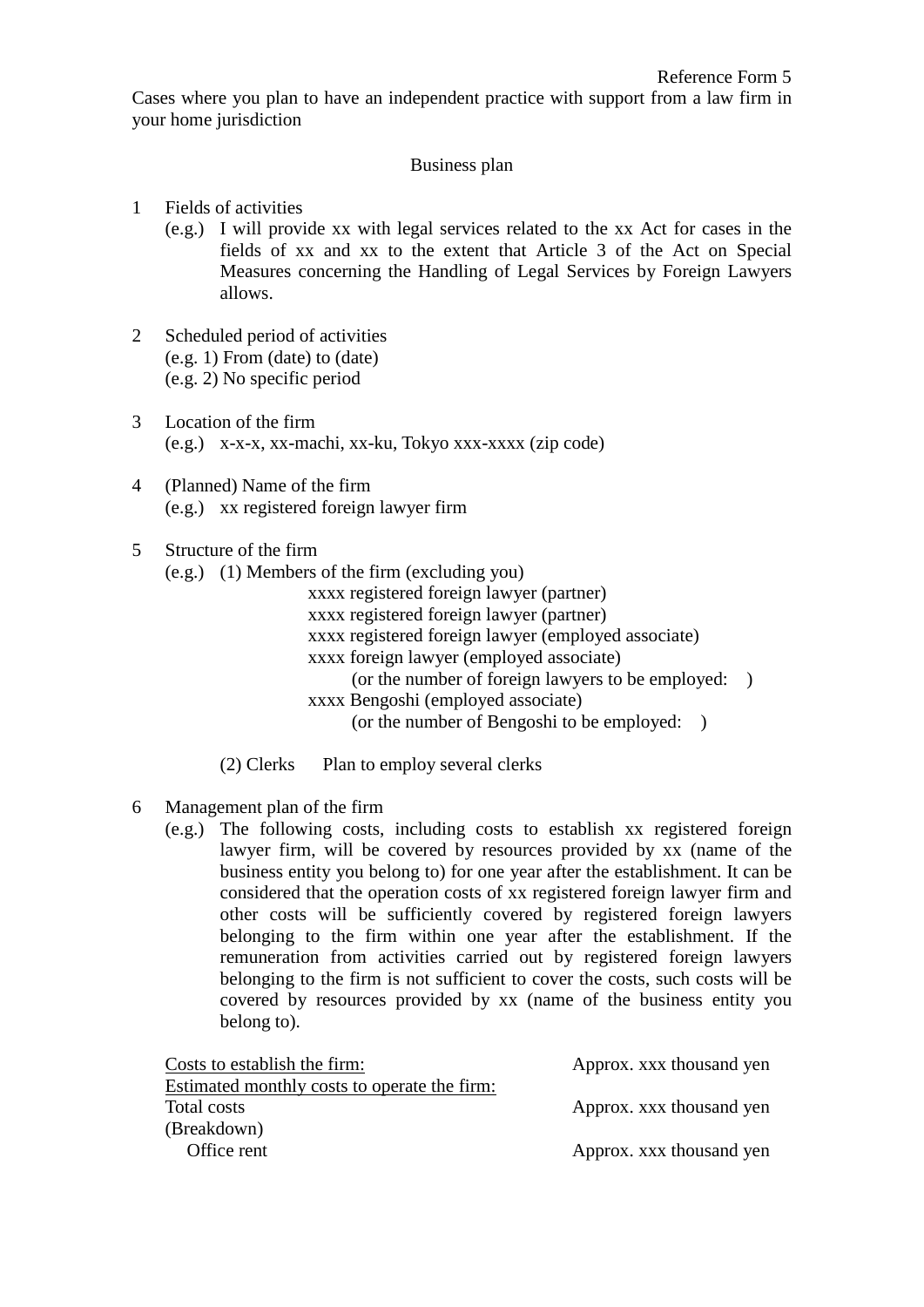Cases where you plan to have an independent practice with support from a law firm in your home jurisdiction

Other costs (personnel cost, bar association fee) Approx. xxx thousand yen

- 7 Foreign law firm (business entity) to which the applicant belongs (e.g.) Name: xx Address: x-x-x, xx City, xx State, xx
- 8 Responsibilities for the provision of legal services
	- (e.g.) Each registered foreign lawyer is responsible for the legal services they provide and for supervisory duties of the other members at xx registered foreign lawyer firm. If the other members are foreign lawyers who have not obtained approval as a registered foreign lawyer, each registered foreign lawyer shall be responsible for the management of services provided by such foreign lawyers.

(Date)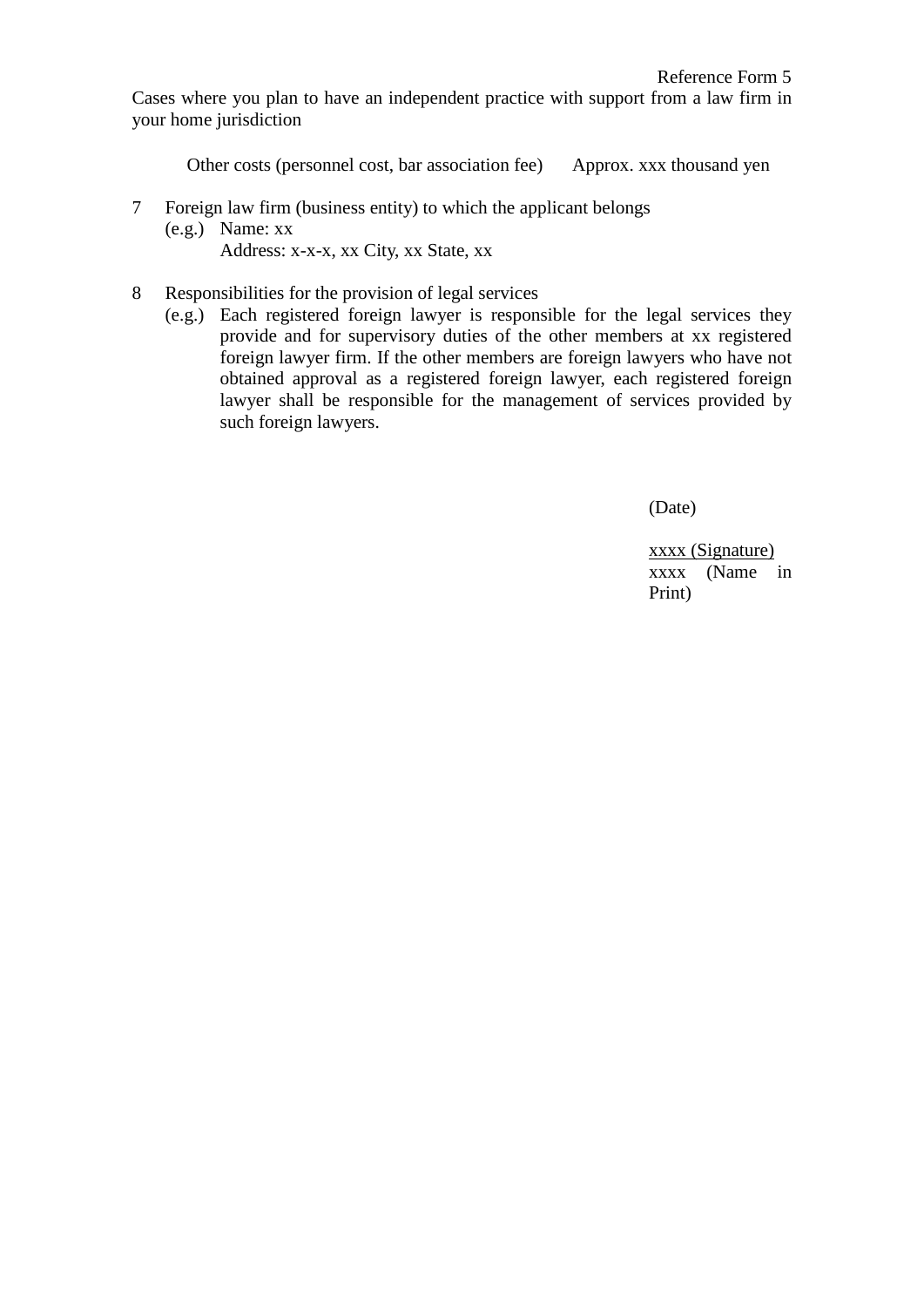#### **Statement on automatic renewal of lease contract**

To: Minister of Justice

With regard to the lease contract for (address of the property) or (name of the property) that I submitted as a "Document certifying the securing of a residence" at the time of my application for approval as a registered foreign lawyer, the original contract period provided is from (date) to (date). However, as specified in paragraph x, Article x of the contract, the contract is renewed automatically after the original contract period under the same Article. The current contract period is from (date) to (date). At the time of such automatic renewal, no contract or other document on renewal has been made to present.

(Date)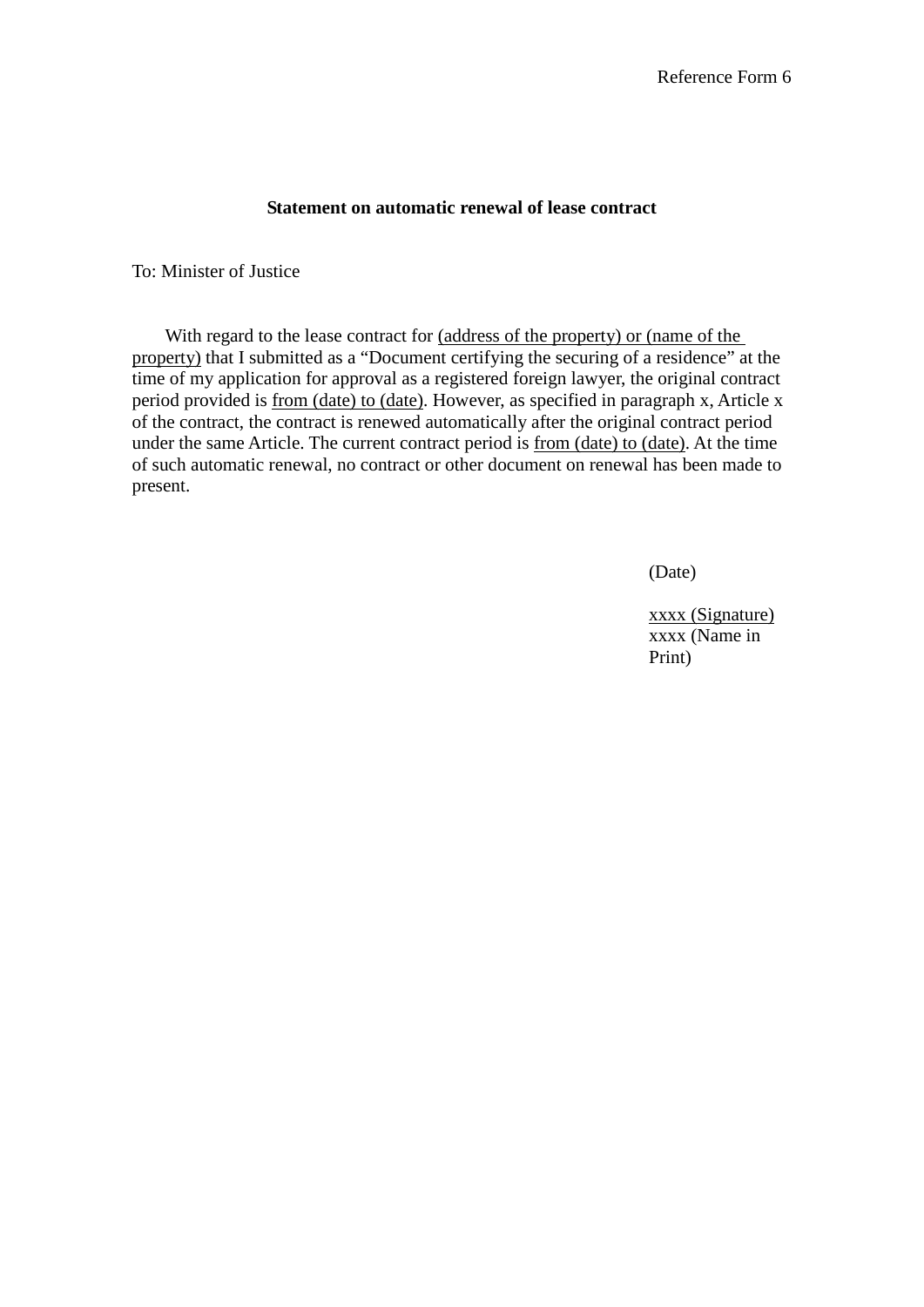#### **Statement on securing a residence**

To: Minister of Justice

I certify that I will make sure to secure a residence for Mr./Ms. xx, who has applied for approval as a registered foreign lawyer, by entering into a lease contract for a residence for the applicant and submit a copy of the contract prior to the approval of the Minister of Justice.

(Date)

xx law firm (Title)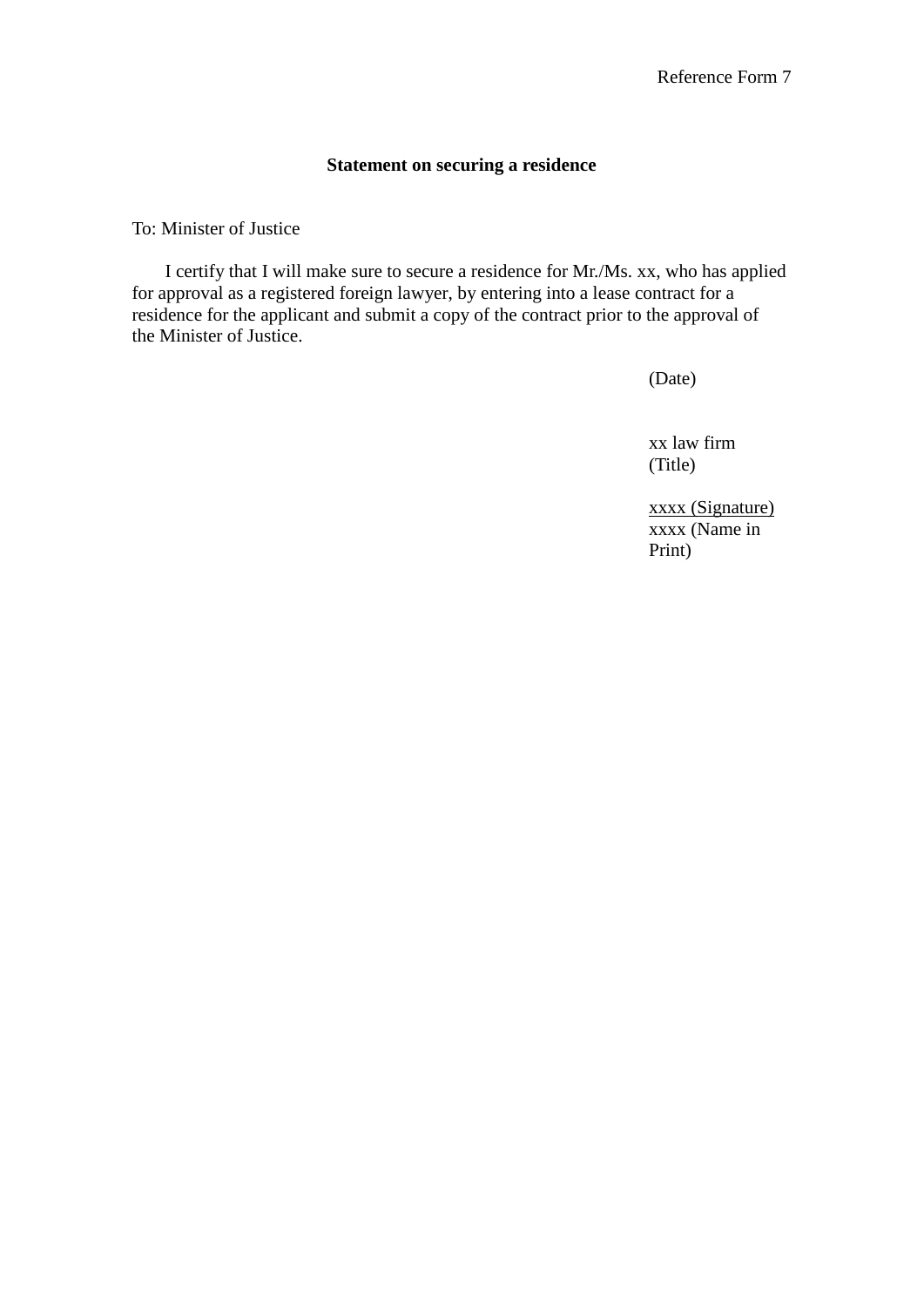#### **Statement on the purchase of insurance**

To: Minister of Justice

I promise to purchase registered foreign lawyer liability insurance (voluntary-based xx as provided in the attached brochure) and submit a copy of the insurance policy prior to the approval as a registered foreign lawyer.

(Date)